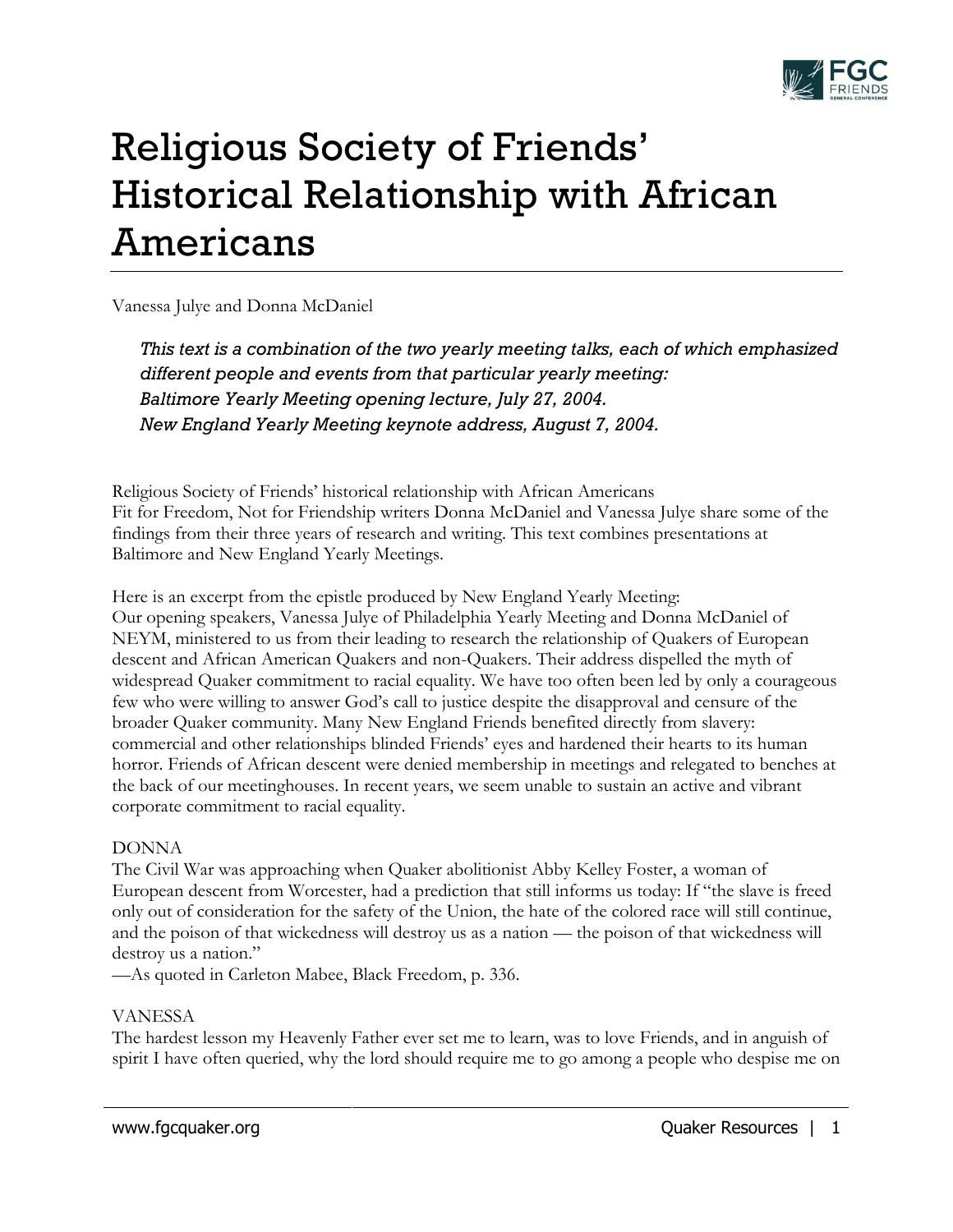

account of my complexion, but I have seen that it is designed to humble me, and to teach me the lesson, "Love your enemies, and pray for them who despitefully use you." — Margaret Hope Bacon, Sarah Mapps Douglass, Faithful Attender of Quaker Meeting: View from the Back Bench, p. 6.

#### DONNA

These two quotations from our work speak particularly to each of us. Each of us also wants to share just a bit about what this work means to us personally. Vanessa will do that now. I will do it at the end of our talk.

#### VANESSA

The quote I just read to you is from a pamphlet from QuakerPress of Friends General Conference released last year. This pamphlet is on the life of Sarah Mapps Douglass, an African American who attended Arch Street Meeting in Philadelphia in the mid-1800's. The quote I read was from a letter that Sarah Mapps Douglass wrote to English Quaker Elizabeth Pease in 1839 sharing her mother Grace's feelings about Friends. I began researching Friends of African descent because I needed to know who they were, their accomplishments and experience in Quakerism. It was important to me to help me to be able to put my experience in context within the Religious Society of Friends in the 20th and 21st centuries. I know our past shapes our present day relationships with each other. Now that I have a better understanding of our full history, I see how we arrived to where we are today.

#### DONNA

As you can imagine, we could add many more compelling quotations to the two we've spoken, but in the time we have we can only sample what we have learned in the last three years. We have found certain themes emerging from our research. Tonight we will offer our five themes. Each is followed by a few examples of why we believe it may be valid. Yet we are aware that each theme in itself is a subject worth more detailed research.

## VANESSA

Theme 1: As Friends struggled with the issue of enslavement, they held different beliefs on what their religion required of them.

## DONNA

Theme 2: Friends' economic circumstances played a large role in their stance on the continuing enslavement of Africans.

#### VANESSA

Theme 3: Most anti-slavery and anti-racist work that Quakers look back on with pride has been carried out by a few courageous individual Friends following their own clear and strong leadings.

## DONNA

Theme 4: The fear of "amalgamation"—of racial mixing—that was pervasive in the 19th century and continues to this day—influenced Friends as it did the general European-American population.

#### VANESSA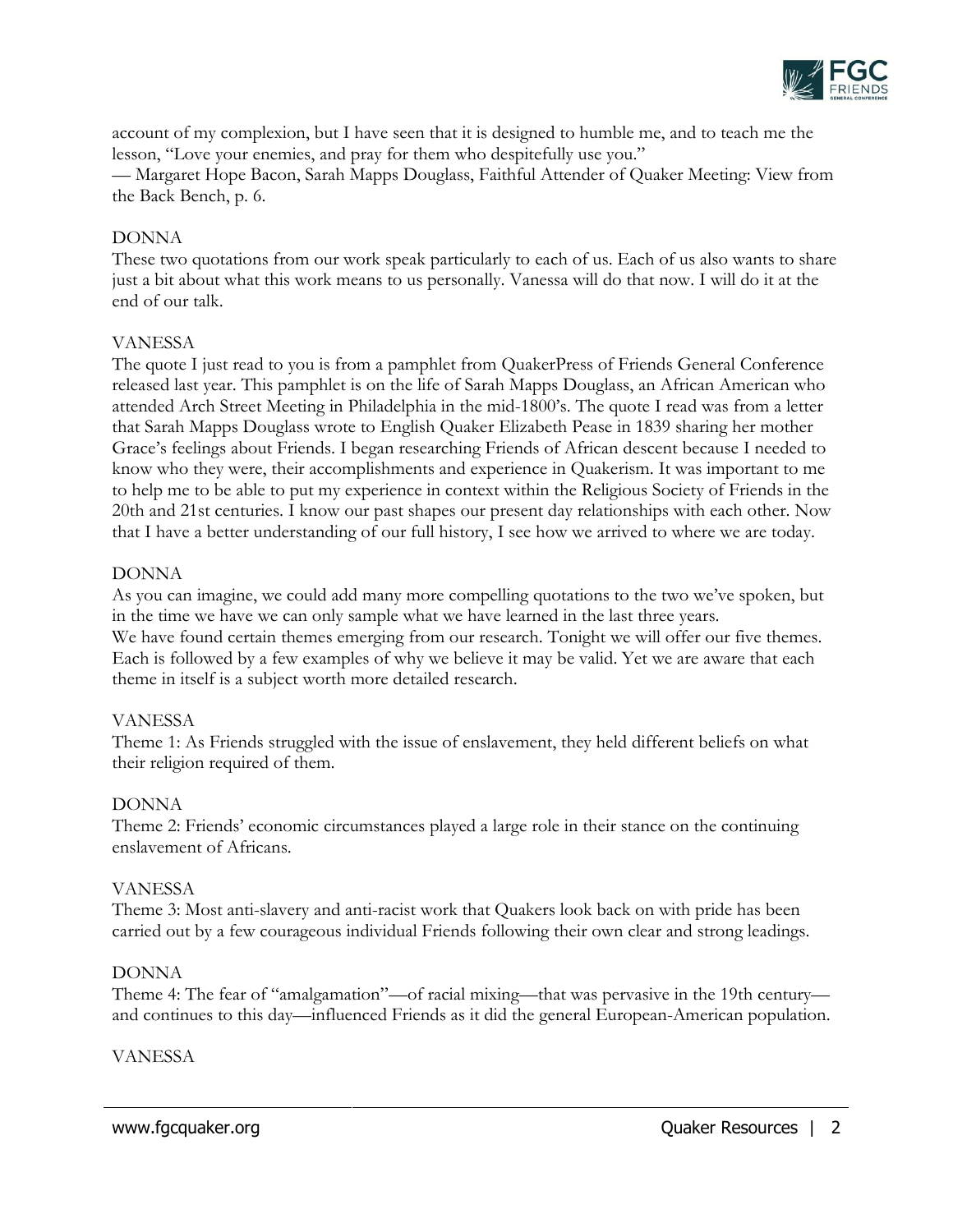

Theme 5: Friends' concerns about African Americans and African American freedom appear to ebb and flow.

## DONNA

The words we use are not always our own. However, for ease of listening we have not included the citations. A transcript complete with citations plus a bibliography and list of websites will be posted on the NEYM and FGC websites.

[Baltimore only:] During the question and answer period, we invite your questions and comments on our themes. We have been doing this work for three years and are still learning. Our workshop also offers a way to continue the discussion.

## VANESSA

Theme 1: Friends differed in their belief of what their religion required of them as they struggled with the issue of enslavement.

Friends' views on enslavement in the 1700s were likely to fall into one of these four categories developed by Thomas Drake, a Quaker historian of European descent:

1) A majority of Friends accepted slavery "without much qualm or question."

2) Others were "perplexed, but did nothing."

3) And others "agreed with Englishman George Fox" that slaves should be treated "kindly" and offered a Christian education, but would go no further.

4) Finally, a "sensitive few doubted if Christians should be enslaving their fellow men.

—Thomas E. Drake, Quakers and Slavery, p. 9.

#### DONNA

The voices of these "sensitive few" were not easily heard, but they had many different reasons for believing Quakers should not hold slaves, among them:

- Enslavement was contrary to the "Golden Rule"
- To control the life of another human being was to prevent that person "from reaching God."
- Enslavement violated the peace testimony. Violence was inherent in slavery and the enslaved people considered to be "prize goods," the proceeds of that violence
- Enslavement created a "cycle of evil," becoming both the cause and result of avarice and licentiousness. It led to "conspicuous consumption" and the insatiable desire for more wealth.
- Enslavement often led to the separation of husband and wife, thus encouraging adultery. It also tore families apart when enslaved people were sold to other owners.
- Enslavement might provoke insurrection which could put Friends in the position of having to respond with violence.
- Various sources.

## VANESSA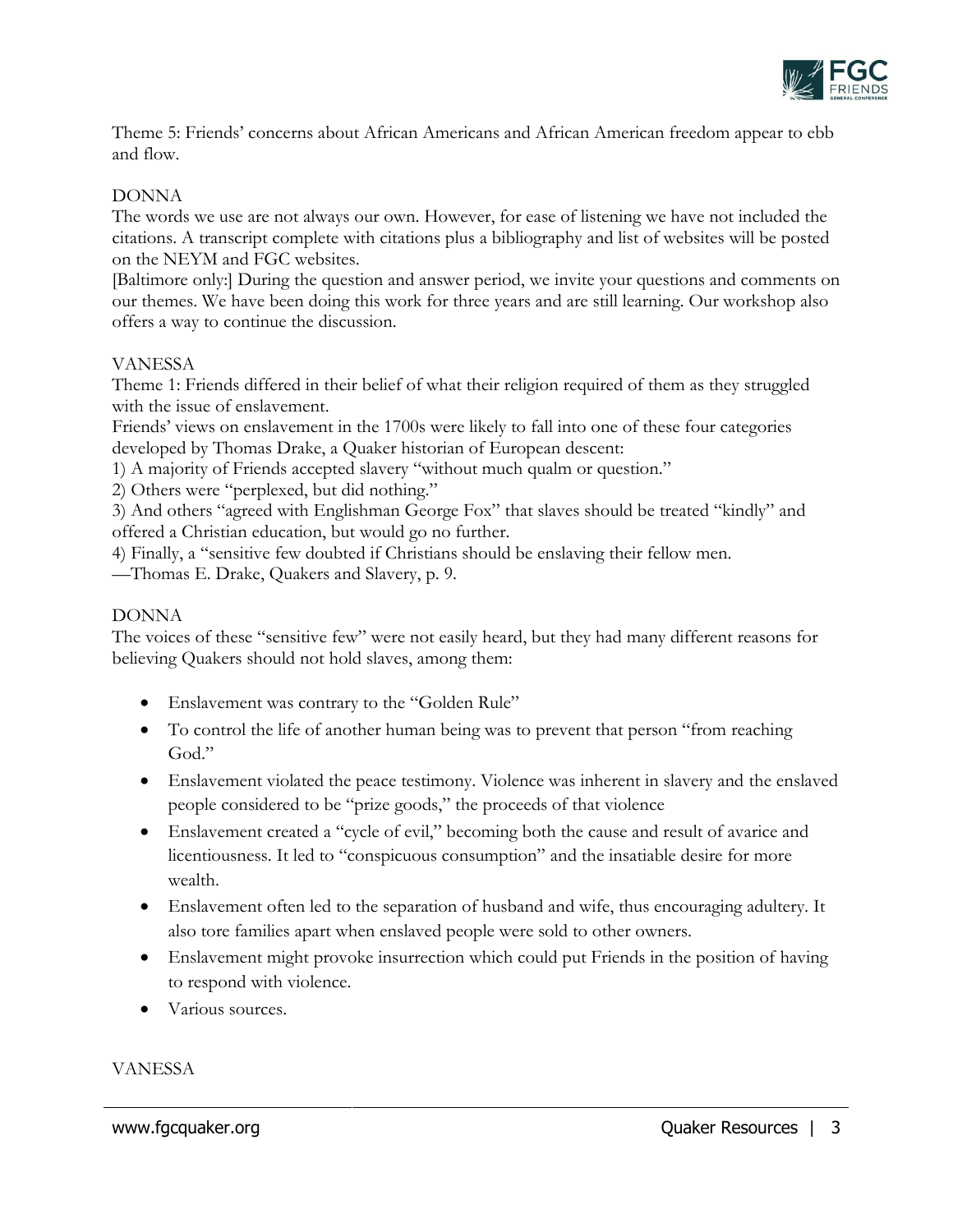

There were Friends, however, who did not believe that they or their Quaker brethren were wrong to be enslavers. In the South, including Maryland and Virginia, enslavement was already well entrenched when Quakers arrived. Some Friends apparently justified the custom on the ground that unbaptized Africans were "not Christians and, therefore, could be held in bondage." — J. Reaney Kelly, Quakers in the Founding of Anne Arundel County, Maryland, p. 87. A majority of Friends of European descent had absorbed the societal view that African Americans were naturally ignorant. Thus, they could reason that it would be irresponsible to free people unable to survive on their own.

## DONNA

And in every yearly meeting there were members who owned enslaved Africans. Thus, meetings were quite reluctant to take a stand that would "reflect discredit" on those European American Friends. Even meetings opposed to the practice were aware of the financial repercussions for those whose businesses depended on enslaved laborers, especially in the South.

—Jack Marietta, The Reformation of American Quakerism, 1748-1783, p. 276.

## VANESSA

Years and years of appeals to European American Friends from individual Quakers and meetings to end their involvement with enslavement came to fruition in the middle 1700s. Several forces came together at the right time.

One such force was a movement to reform the Religious Society of Friends initially sparked by a few American and British Friends who believed Quakers in both countries had become "spiritually dull" and "callous." It was time to "restore and refine the 'primitive purity' of the society." — Marietta, p. 35

Reformers who saw that the purity had been lost largely to Friends called attention to the Quakers' growing attachment to wealth and power. The direct connection between those worldly attachments and their enslavement of people of African descent was being drawn more clearly. Now there was a listening when European American John Woolman spoke of "a cycle of evil." —Marietta, p. 126.

# DONNA

While the reforms first reached their "fullest expression" among Philadelphia Friends, ultimately they flowed into the wider Quaker community, for there was a continuing stream of epistles and traveling ministers connecting Friends in the colonies and England as well.

# VANESSA

A second factor was a major change in yearly meeting leadership in New England, Virginia, and Philadelphia. After years of domination by owners of enslaved Africans, between 1738 and 1754 the control of the meetings passed to European American Friends who supported the reforms. —Jean Soderlund, Quakers and Slavery, p. 32.

# DONNA

However, as European-American author Forrest Wood observed in The Arrogance of Faith, "…what was glaringly absent from most of these [reformers'] expressions on the sinfulness of owning slaves was a concern for the suffering of the enslaved. If slavery was an abomination for the slaveholder, what was it for the slave?"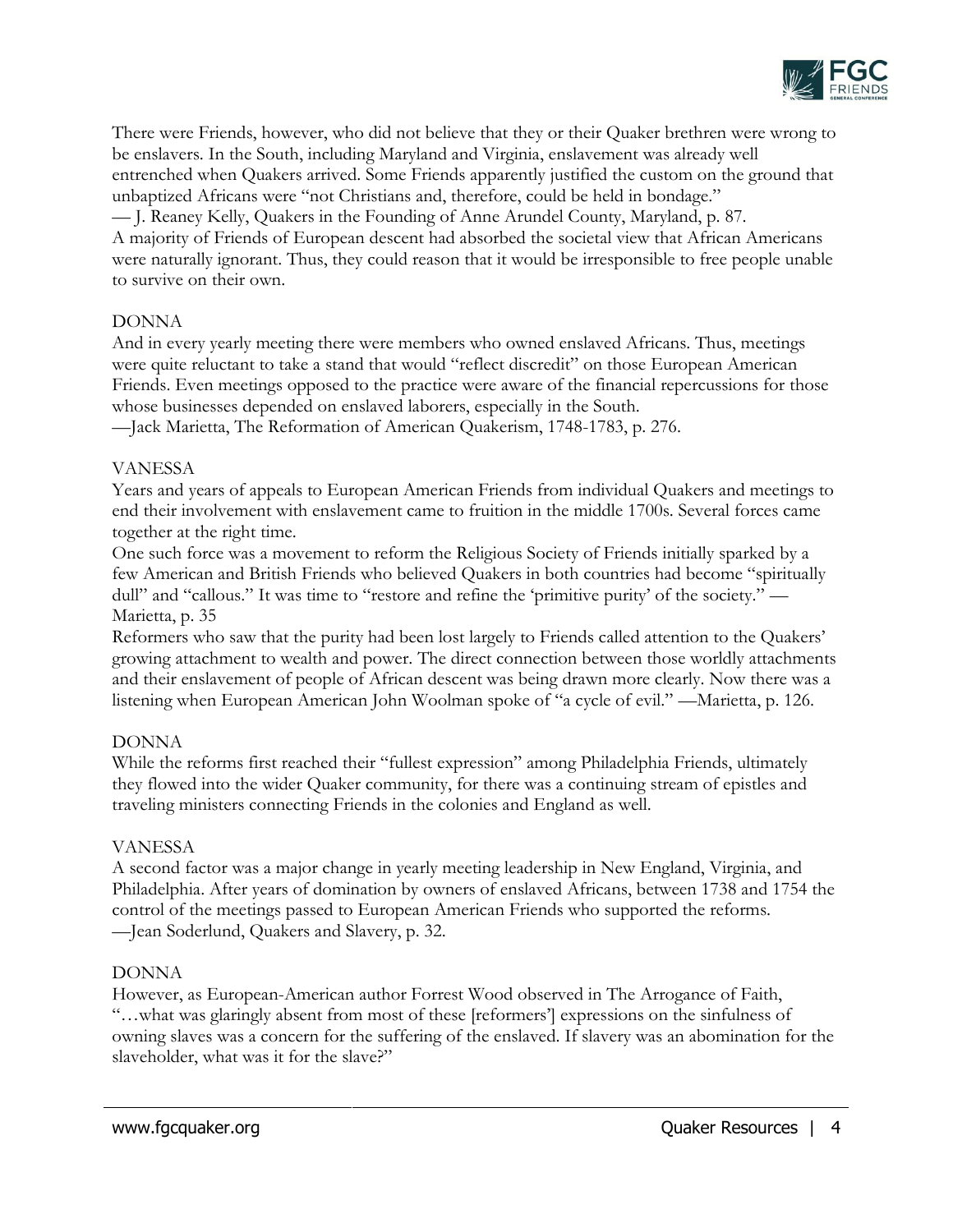

—Forrest Wood, The Arrogance of Faith, p. 286.

## VANESSA

Woolman was one of the few Friends who showed concern for the good of the enslaved person. He believed that the principles of Christian brotherhood and the golden rule applied equally to all men. He wrote in his Journal,

These are the people by whose labour the other inhabitants are in a great measure supported.... These are a people who have made no agreement to serve us, and who have not forfeited their liberty that we know of. These are souls for whom Christ died, and for our conduct toward them we must answer before that Almighty Being who is no respecter of persons.

—Journal of John Woolman, Moulton edition, p.66.

# DONNA

Quakers did go on to end enslavement by members of their religious society in the 1780s—the first denomination to do so. After the Revolutionary War they began to petition the new Congress frequently—and unsuccessfully—to end the slave trade. And some Quakers joined those who were now working for the end of enslavement in their new country.

—Among many sources: Drake, pp. 100-113; Joseph Ellis, Founding Brothers, p. 83

## VANESSA

Just as Friends of European descent had responded differently at first to calls to end their own enslavement of Africans, so did they differ as well about what their religion required of them in this new endeavor to end enslavement by others.

In the 1830s, when abolitionism began to make a stir in the country as a whole, all Friends did agree that enslavement was an evil that should be ended. Like many others, they were "anti-slavery." However, not all were for abolition, or certainly not the immediate abolition advocated by the most radical leaders.

—Larry Gara, "Who Was An Abolitionist?" in Martin Duberman, ed., The Antislavery Vanguard, pp. 32 ff.

## DONNA

Friends of European descent differed considerably about what they should do to end enslavement. It was "not a question of action or non-action," wrote European American Friend Rufus Jones of these differences later. It was "a question of the right way to initiate action."

—Rufus Jones, History of Early Quakerism, Vol. I, p. 35.

There were many shades of Quaker attitudes in this matter. Using a broad brush, we describe the differences this way:

## VANESSA

On one side were Friends who believed the freedom of the enslaved rested in God's hands and in God's own time.

On the other were the more vocal radicals who felt God was calling them to write and preach and work actively for abolition.

# DONNA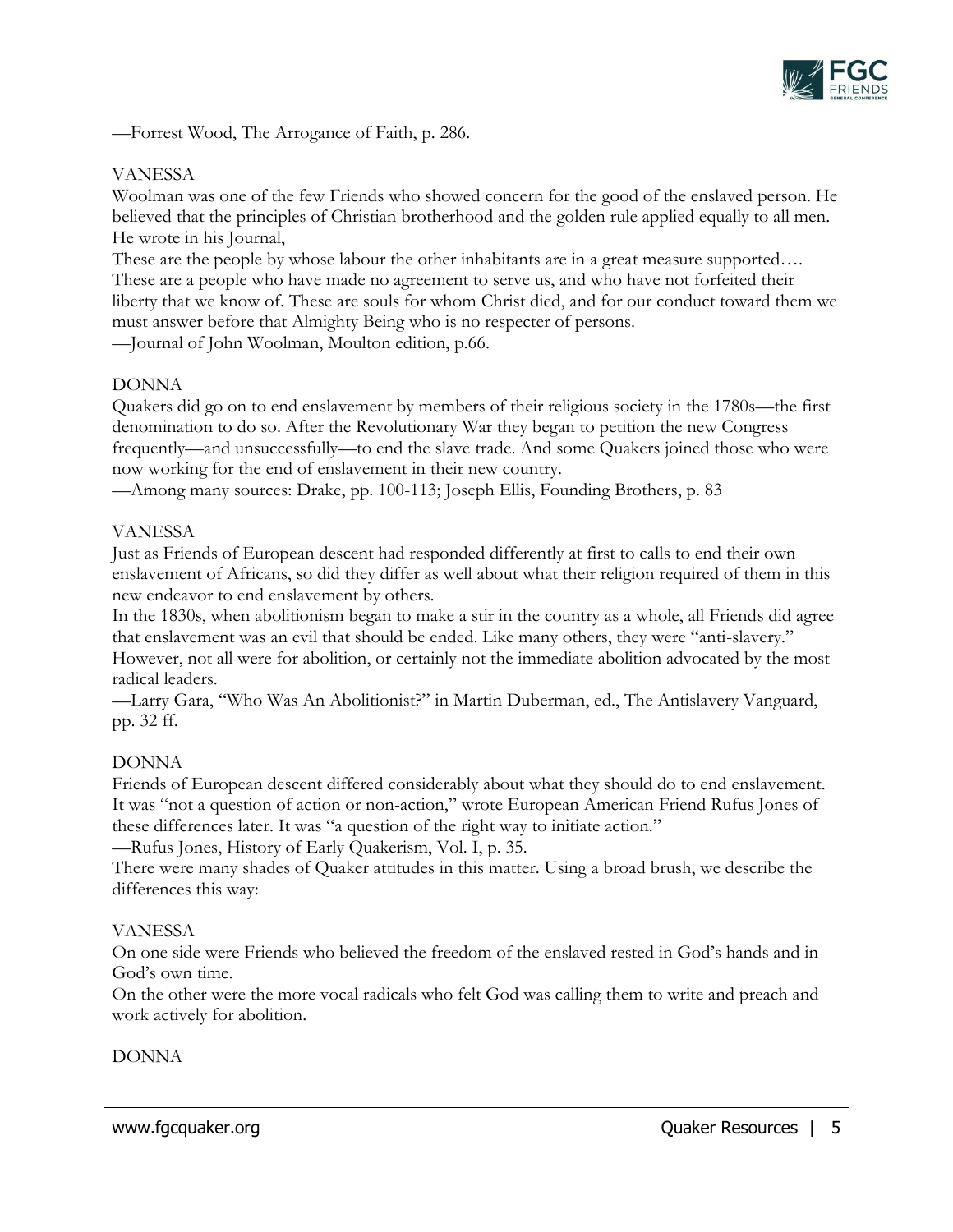

The first and by far the larger number believed that Friends must await divine direction. Thus, considering abolitionism, the 1835 Hicksite Baltimore Yearly Meeting advised Friends "to retire to the Divine Gift within ourselves and seek after that 'Wisdom that is from above. May we carefully avoid putting forth our hands to a work to which we have not been divinely called.…" —Drake, p. 149.

## VANESSA

These Friends believed that the end of enslavement would come in God's own time—not the humans' and through God's power, not human reasoning

European-American Friend Nathan Shoemaker represented this belief when he wrote: When will this vexed question cease to agitate our Society? I had rather not hear it touched upon in our meetings for worship. I do not believe it is a part of gospel ministry. In the Lord's own time this oppressed people will be delivered. —Bliss Forbush, Moses Sheppard, p. 172.

## DONNA

Another difference concerned mingling with non-Friends. To some, this "mingling" compromised the basic principles of Quakerism. Thus it was unacceptable for Friends to join non-Quakers in abolition societies, groups that were based on the creaturely wisdom of the world.

## VANESSA

In 1841 Indiana Yearly Meeting quoted the Bible to warn of the consequences of mingling by recalling that Ephraim of old "mixed himself among the people [and] strangers have devoured his strength and he knoweth it not."

The next year the Maryland Hicksites issued a "solemn warning" in that regard: Friends should avoid any involvement with the associations that promote abolition "by political or other means of a coercive nature, devised in the wisdom and contrivance of man.…." —Drake, p. 148; — Errol Elliott, Quakers on the American Frontier: A History of the Westward Migrations, Settlements, and Developments of Friends on the American Continent. pp. 91-92. Walter Edgerton,

## DONNA

Friends living in the "slave states" were also warned not to interfere with the rights of those who did enslave. Baltimore Yearly Meeting in the 1840s asked members to exhibit "a benevolent regard" for others who had been so long in a place where enslavement was well accepted and who were thus "very much blinded to the iniquity of the system and its awful consequences."

## —Forbush, Moses Sheppard, p. 171.

A History of the Separation of Indiana Yearly Meeting, p. 48.

In New England, yearly meeting ministers cautioned European Americans Elizabeth Buffum Chace and her father Arnold Buffum "not to give way to excitement, but to keep in the quiet and wait for divine guidance; and not to unite with people outside of our religion in public undertakings." Buffum Chace reported that those who had already made their anti-enslavement sentiments known were ignored in the appointment of committees or dropped from their existing memberships. "Known Abolitionists [were treated] as suspicious persons to be overlooked and avoided," she said. —Elizabeth Buffum Chace, My Anti-Slavery Reminiscences (around 1831) in Virtuous Lives, Four Quaker Sisters Remember Family Life, Abolitionism, and Women's Suffrage, Lucille Salitan, Eve Lewis Perera, editors, pp. 97-98.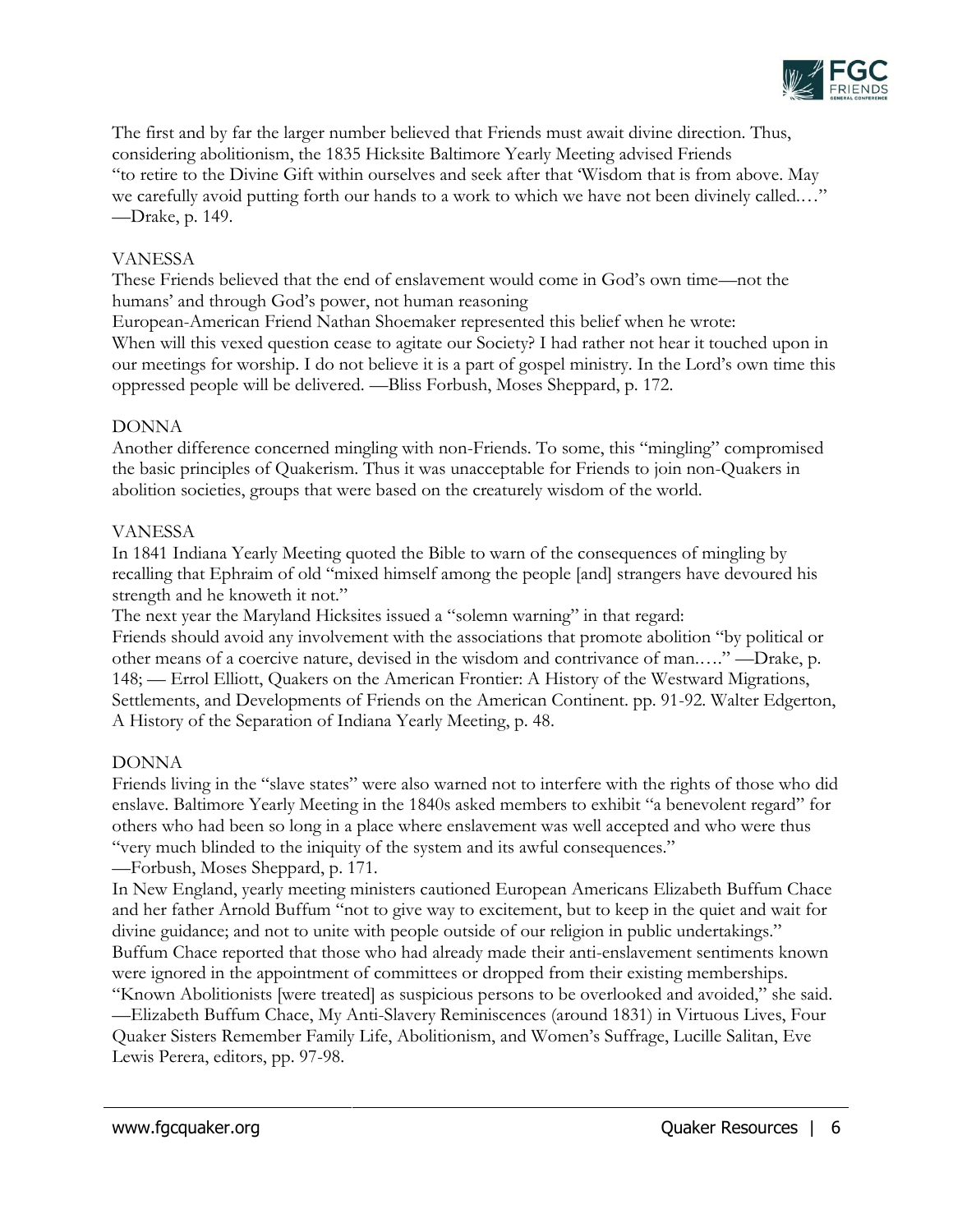

## VANESSA

A major point of disagreement between the two groups was the use of meetinghouses. While the more radical Friends saw meetinghouses as a logical place to use in the cause of anti-slavery, the larger group believed that meeting houses were not to be used for meetings by outsiders or even for Friends' abolitionist gatherings because:

—Non-Quakers should not preach or speak in a meeting house;

—and in their meeting houses, Quakers should wait for messages

from God, not listen to prepared speeches.

—Various sources, including Drake, p. 145, 171, 174; Thomas Hamm, "Hicksite Quakers and the Antebellum Nonresistance Movement," Church History December 1994, pp. 557-569.

## DONNA

The radicals saw the apparent inaction of other Friends as just a way to postpone serious thought about enslavement. They believed their duty was to "oppose slavery by every available means." To do anything less was to be for enslavement. — Drake, pp. 160-161. Mabee, pp. 7-8.

## VANESSA

Jacob Ferris, a Friend of European ancestry from Farmington Quarter, New York, expressed the more radical view in this 1843 statement:

It is, to me, absurd that, at this day and age, Friends should talk about keeping to the quiet. Have they not, since the first rise of their society, been agitating the public? Their testimonies are calculated to do so, and, I believe, the agitation has been productive of great good to the world. — Christopher Densmore, "The Dilemma of Quaker Anti-Slavery: The Case of Farmington Quarterly Meeting, 1836-1860," Quaker History 82 (Fall 1993, No. 2), pp. 84-85.

## DONNA

But those who stood with Ferris were in the minority and a number were disowned, usually with a ""convenient excuse" for the disownment.

—Drake, p.158.

## VANESSA

New England Yearly Meeting disowned abolitionist Buffum, first president of the New England Anti-Slavery Society, ostensibly for reasons other than his anti-slavery entreaties to the Meeting. Buffum went on to Indiana where he joined other "agitators" who eventually were removed from the Yearly Meeting to become the "Indiana Yearly Meeting of Anti-Slavery Friends." — Drake, pp. 162-165.

## DONNA

European American New York minister George White, who opposed anti-slavery openly and said he'd rather be a slave than an abolitionist, took it as his mission to see that abolitionists "within the Hicksite fold were disowned in New York and Philadelphia." He succeeded with European Americans Isaac Hopper and Isaac's son-in-law James Gibbons, thus prompting the resignations of Isaac's daughter and James' wife, Abby, and Isaac's three sons. Similarly, Buffum Chace had resigned after her father's disownment.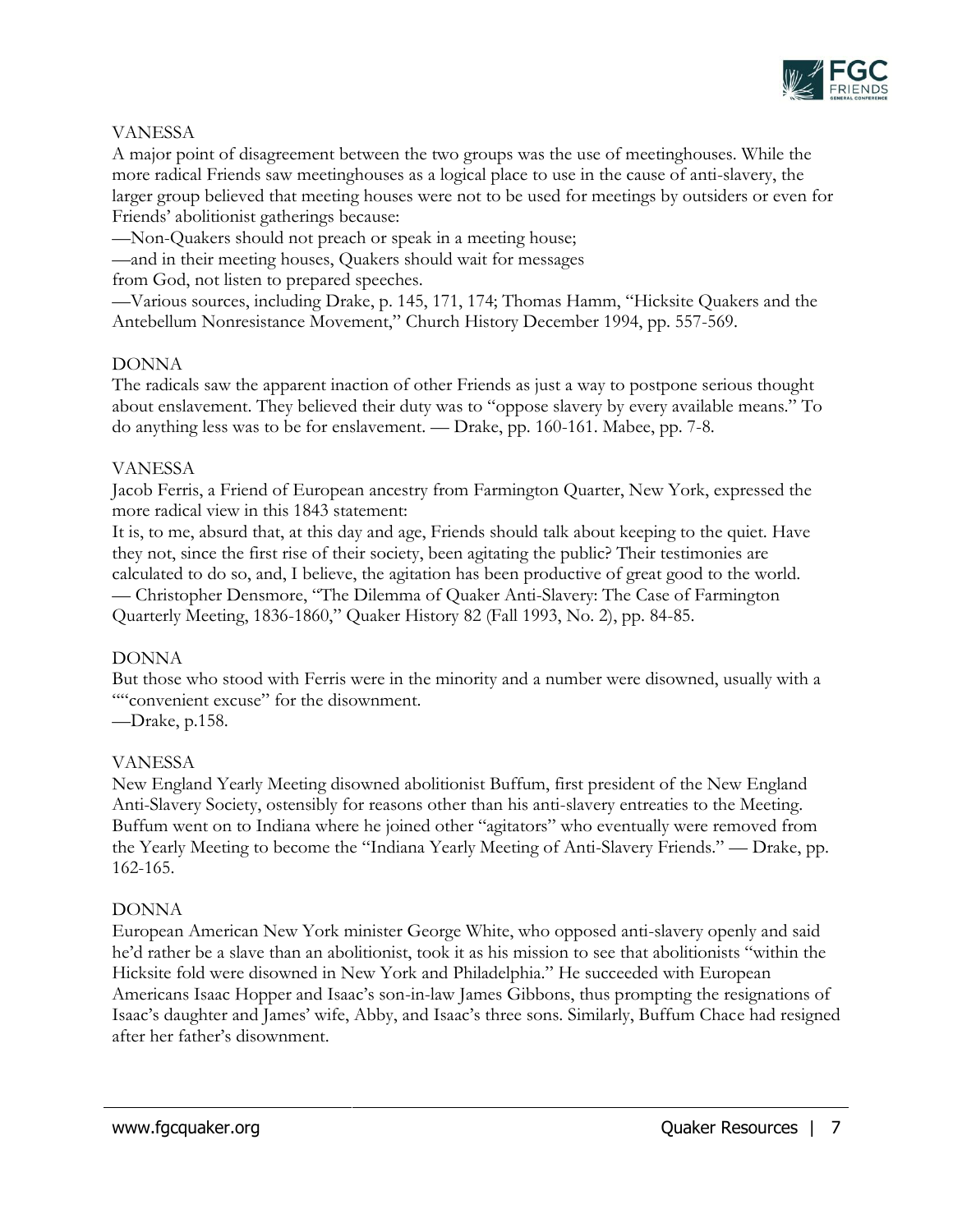

— Drake, pp. 161-162; Margaret Hope Bacon, In the Shadow of William Penn, Central Philadelphia Monthly Meeting of Friends, pp. 29-30.

## VANESSA

European American Lucretia Mott became White's next target. He traveled to Philadelphia in the hopes of convincing Mott's meeting to disown her for preaching in New York without a traveling minute. The meeting wasn't convinced; however, later it denied her a traveling minute for 15 years. (She continued her ministry just the same.) —Bacon, In the Shadow of William Penn, pp. 29-30.

## DONNA

The abolitionists believed they were the true Friends who were following God's will, even though the rest of the society considered them radicals. Quaker European-American abolitionist Angelina Grimké made it clear God was leading her:

Tho' the path seems to be beset with trials [and] temptations, yet I am willing to go because I believe the Master has sent me out and that he will be near to help and to guide me in every strait and difficulty. I expect nothing less than the loss of my membership in the Society of Friends. I do consider the restrictions placed on our members as so very anti-christian that I would rather be disowned than to be any longer bound by them.

— Larry Ceplair, ed., The Public Years of Sarah and Angelina Grimké, Selected Letters, p. 82.

#### VANESSA

Some Friends supported colonization, the scheme to transport free African Americans to Africa, the Caribbean, or the American west.

Elijah Coffin, the European-American clerk of the Indiana Orthodox Yearly Meeting envisioned an independent nation of people of African descent "in the great American desert, with blacks forcibly removed to it, if necessary."

—Thomas Hamm, April Beckman, Marissa Florio, Kirsti Giles, and Marie Hopper, Quakers and African Americans in the Middle West, 1800-1870, p. 17.

## DONNA

Some African Americans liked the idea as well. African American Quaker and New England ship captain and owner Paul Cuffe was one. He worked hard for colonization because he was convinced that the lot of the African in the United States could never be a very happy one. Africa seemed to him "a more inviting prospect." —Drake, p. 125.

## VANESSA

Cuffe's plan was to establish trade with Africa based on goods, not human beings. Toward that end he traveled with a minute from his meeting to Washington and to England to develop a trading relationship with Sierra Leone. Cuffe brought the first group of free African Americans to Africa in 1815 but he died not long after.

—Rosalind Cobb Wiggins, Captain Paul Cuffe's Logs and Letters, 1808-1817: A Black Quaker's "Voice from within the Veil," pp. 58-70.

DONNA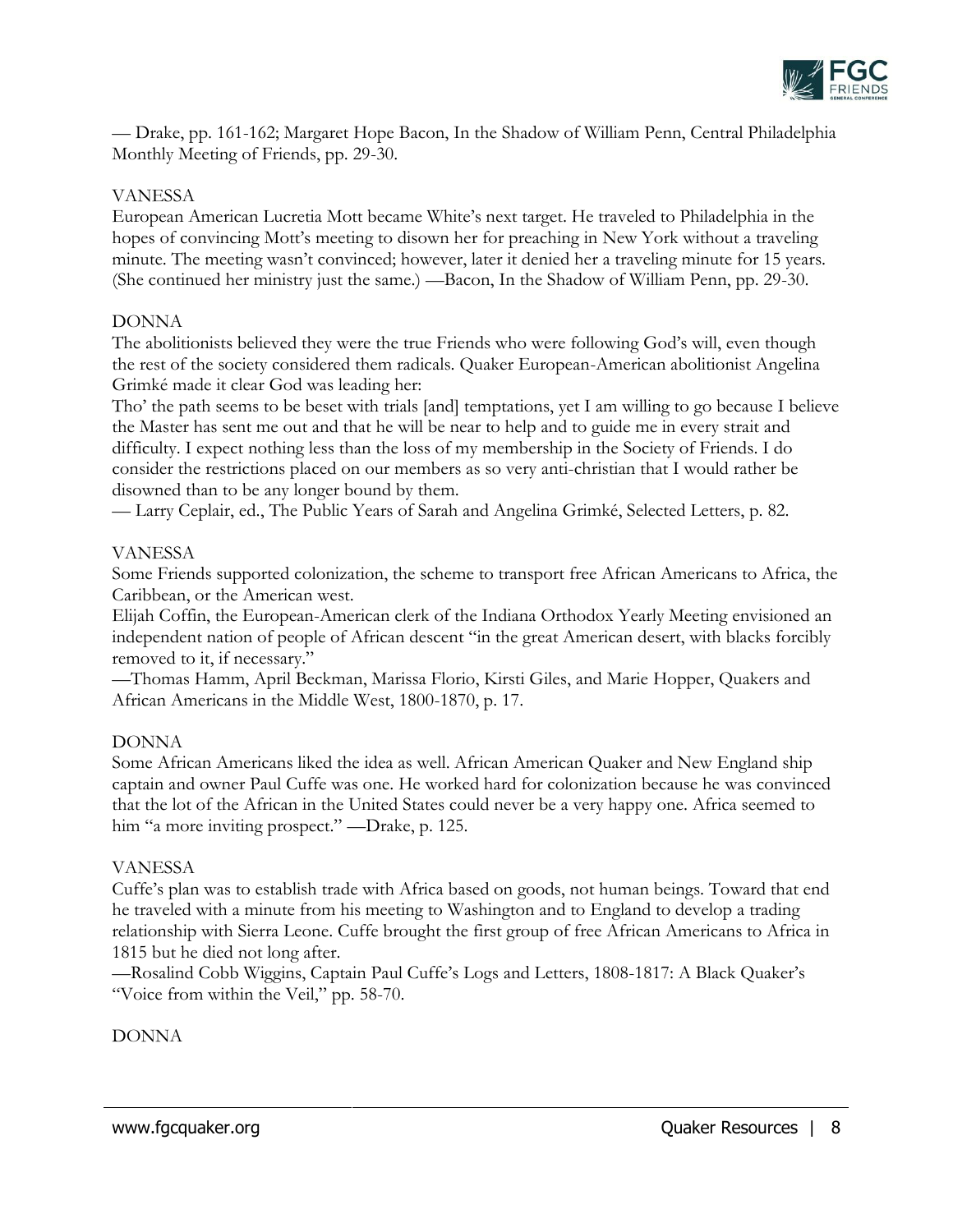

Moses Sheppard, a European American Friend in Baltimore, was one who agreed with Cuffe that Africa was, indeed, "a more inviting prospect." Like others, Sheppard believed that colonization could be a way of ending enslavement without violating individual rights or using violence. Sheppard devoted much of his life to working for the success of the colony, sending a constant stream of supplies and tools and cash, most accompanied by personal letters encouraging those who were doing well and urging on those who weren't.

Sheppard was one of those who believed sincerely that colonization was a "an attempt to benefit a few now, in the hope that it may hereafter be beneficial to many." He would agree with the Virginian who wrote that it would "remove from our country every vestige of domestic slavery, without a single violation of individual wishes or rights." —Forbush, Moses Sheppard, pp.133, 296.

## VANESSA

But most abolitionists were completely opposed to colonization. Indiana Friend of European ancestry Levi Coffin was one who saw it as "an odious plan of expatriation concocted by slave holders, to open a drain by which they might get rid of free Negroes, and thus remain in more secure possession of their slave property."

—Stephen Weeks, Southern Quakers and Slavery, p. 234.

## DONNA

Although we might agree that abolitionists were actively witnessing the testimony of equality in their work, their interaction with African Americans is not always consistent with that testimony. Many of the most fervent European American abolitionists did not regard the free or enslaved Africans as their equals.

## VANESSA

A certain paternalism and self-interest can be found in the way that Friends' of European descent witnessed to their concern for the free African Americans, as well as the newly-freed enslaved Africans. Relationships were most often at arm's length. Afraid their manumitted slaves would become a public burden and thus damage their own reputation in the community, the help of Friends' of European ancestry emphasized industriousness and pious behavior. —Various sources including Soderlund, pp. 184-185.

## DONNA

Samuel Ringgold Ward gives us the view of an African American who escaped on the Underground Railroad to become an abolitionist and minister. Ward wrote that Quakers "will give us good advice. They will aid in giving us a partial education―but never in a Quaker school, beside their own children. Whatever they do for us savors of pity, and is done at arm's length." —Quoted in Benjamin Quarles, Black Abolitionists, p. 72.

## VANESSA

As we looked at the religious and moral reasons behind the 200 years of Friends' engagement with the issues of slavery, we also began to see the great influence economics had in the unfolding events. Our second theme emerged:

## DONNA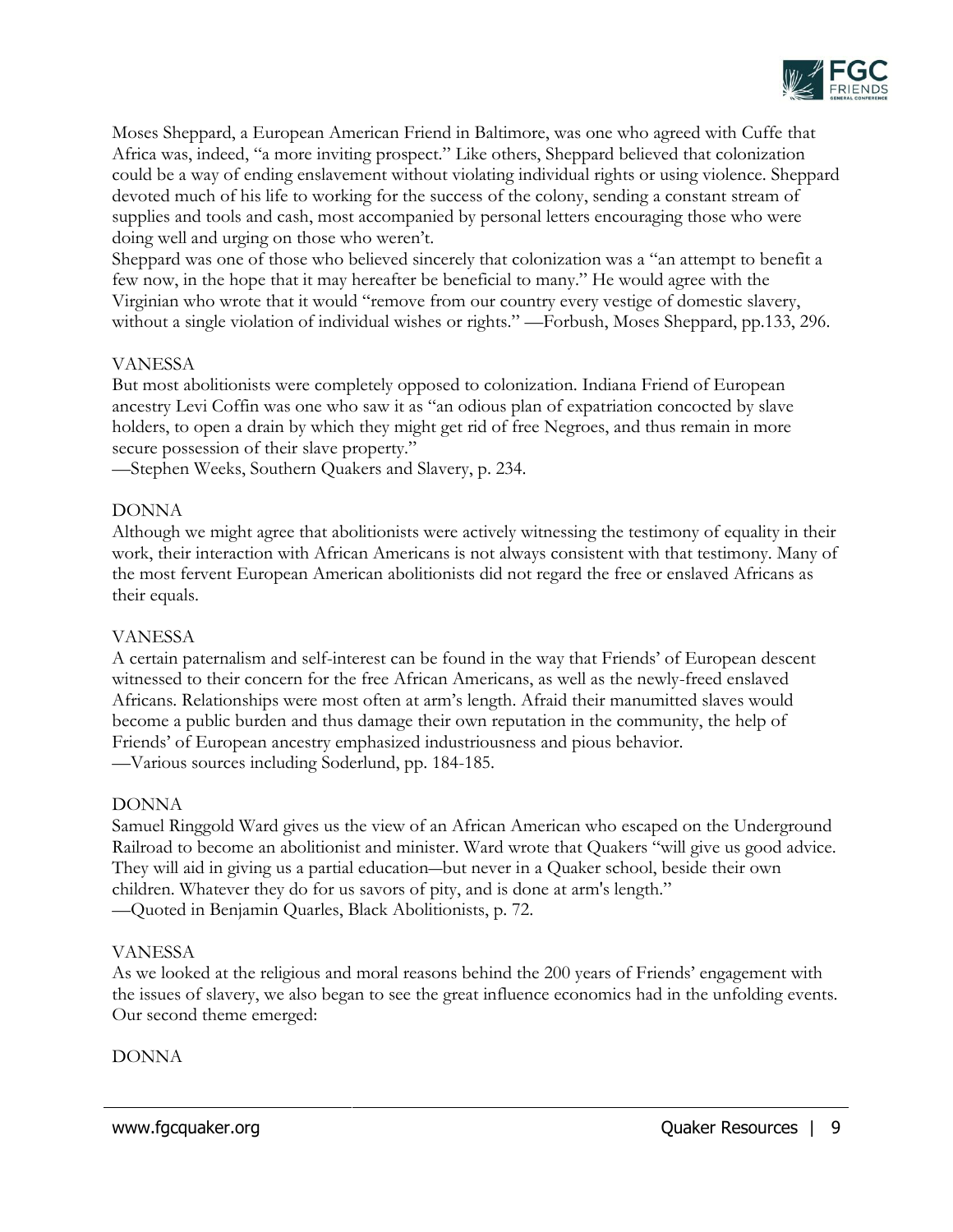

Theme 2 : Friends' economic circumstances played a large role in their stance on the continuing enslavement of Africans. Northern commercial interests, including those of Quakers, became more and more intertwined with the enslavement economy of the south.

## VANESSA

Let's look again at the 100 years it took Friends of European descent to free themselves of enslaving others, this time from an economic viewpoint.

It is clear that the people who traded, owned, and/or benefited from enslavement dominated Yearly Meetings.

## DONNA

"Quakers [of European ancestry] were important in the slave trade in the eighteenth century in New England, especially in Newport, where [for example] the Wanton family was still trading slaves in the 1760s." European American historian Hugh Thomas's research on the slave trade revealed Friends prominent in the trade in Pennsylvania, as well, often carrying slaves here from the West Indies. — Hugh Thomas, The Story of the Atlantic Slave Trade: 1440-1870, p. 298.

## VANESSA

In Newport, the Redwood and Hazard families of European Ancestry owned slave plantations in the West Indies and Thomas Richardson of European descent, New England Yearly Meeting Clerk for 41 years (from 1728-1769), "participated in the slave trade." —Thomas, p. 298.

## DONNA

While Friends of European ancestry were among the ranks of northern enslavers, the dilemma for southern Quakers was even worse because freeing their enslaved laborers within that system would almost certainly mean financial ruin. Many who were unwilling to give up their lives of ease were either disowned or left the Society of Friends. —Kenneth Carroll, "Maryland Quakers and Slavery," Quaker History, Vol. 72 (Spring 1983), p. 40.

In North Carolina and Virginia, great numbers of Friends who freed their enslaved left to begin life over in the Midwest. In North Carolina and Virginia, great numbers of Friends who freed their enslaved left to begin life over in the Midwest or in the city. Virginia Yearly Meeting lost 14 of its 31 meetings between 1763 and 1800. But many who had become accustomed to a life of ease were unwilling to give that up. They were either disowned or left the Society of Friends. —Forbush, Moses Sheppard, p. 60, and Jay Worrall, Friendly Virginians, p. 263.

## VANESSA

And, as we have seen, within the yearly meetings, both North and South, the control rested in the hands of those who benefited from enslavement. Of crucial importance was their control of the committees that decided what Friends could—and could not—print.

Early voices against Quaker enslavement were regularly disowned for publishing anti-slavery tracts without permission of the yearly meeting's "Overseers of the Press." Ralph Sandiford and Benjamin Lay, both men of European descent were disowned in Philadelphia in the 1730s, while John Farmer of European ancestry was disowned by both New England and Philadelphia Yearly Meetings for refusing to stop reading his papers aloud. Such was the Overseers' power that Woolman waited seven years after writing his first document against enslavement to seek their approval.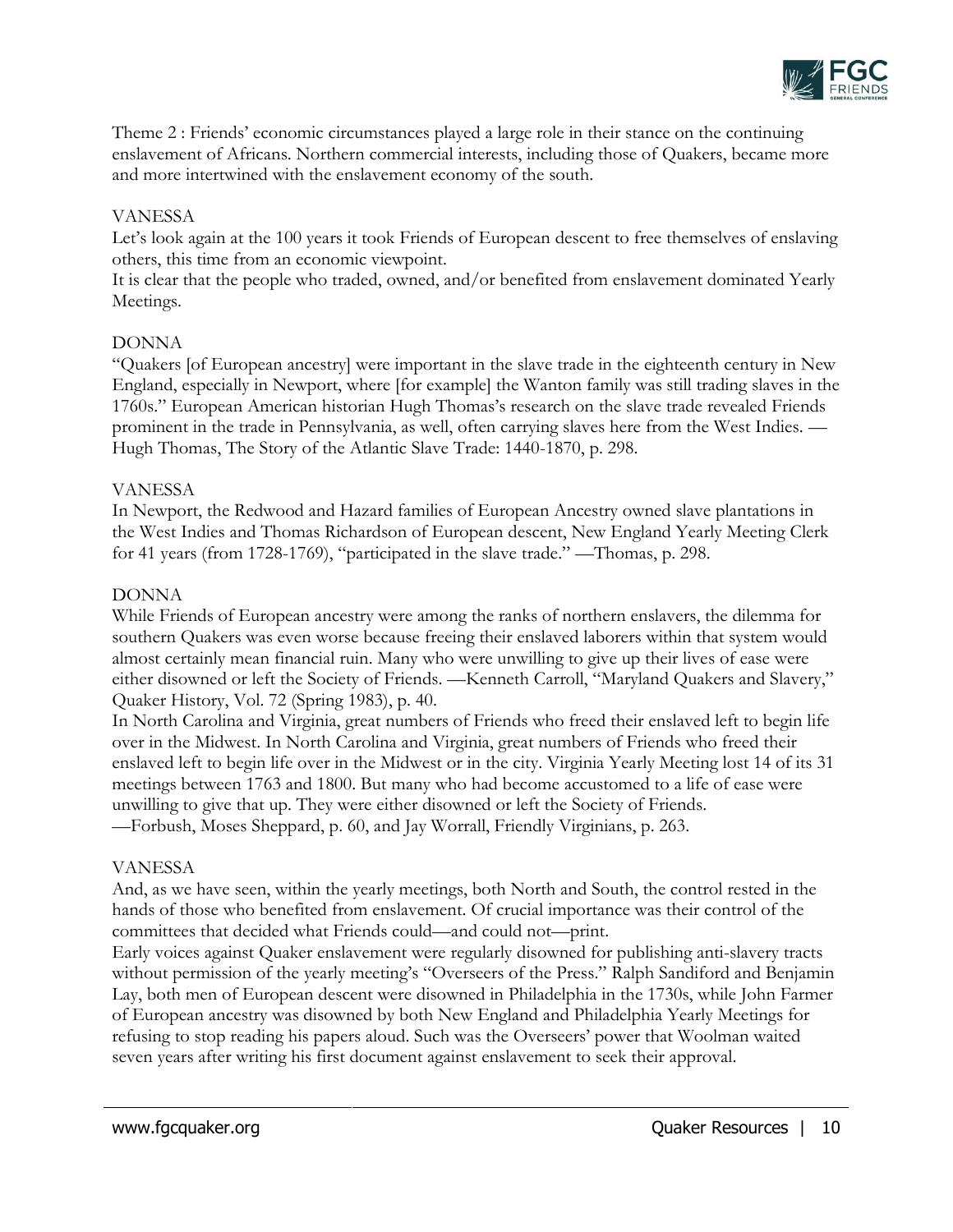

—Drake, pp. 34-35, 43-47, 54, Hugh Barbour and J. William Frost, The Quakers, p. 123.

## DONNA

As time went by, those leaders, of course, were getting older and "losing their dominant position," while their critics were gaining supporters, particularly as the society turned more and more to reforming itself.

—Arthur Worrall, Quakers in the Colonial Northeast, pp. 160-61.

## VANESSA

As the 1800s began, northern Quakers, having cleared their Society of enslavement, were united in believing enslavement was wrong, but far from united in what, if any, overt action they should take. While clearly questions of appropriate Quaker practice were involved, as we mentioned earlier, there were also economic considerations.

## DONNA

As the 19th century progressed, Quakers, like other Northerners, began to benefit more and more from the products of enslavement.

They were, for example, shipping merchants, the manufacturers of cotton and of textile machinery, and owners of department stores, and other associated businesses.

## VANESSA

Buffum Chace described her distress about Friends she met at New England Yearly Meeting: "Alas! Their commercial relations, their political associations, and with many, their religious fellowship with the people of the South, so blinded the eyes, hardened the hearts and stifled the consciences of the North, that we found very few people who were ready to give any countenance or support to the new anti-slavery movement. —Buffum Chace, pp. 97-98.

## DONNA

But we also find an inspiring case to the contrary—a Yearly Meeting, namely North Carolina—that acted to free its slaves and transport them out of the state at considerable sacrifice and suffering without regard to how it was hurting them economically.

## VANESSA

As, Hiram Hilty, the European American historian of North Carolina Quakerism, wrote: "The remarkable thing about this episode in philanthropy was not so much its cost in time and money, however, but the extraordinary tenacity of the minority group in the midst of an often hostile slaveholding society. It was not a fad lasting a few months or a few years, but a serious dedication to a cause that lasted from 1777 until the Civil War. For three generations, from father to son, the doctrine that the white Christian must treat his black brother 'as he would be done by' was maintained not only as an article of faith, but also in deed."

— Hiram Hilty, Toward Freedom, pp. 86-87.

## DONNA

"It was not enough simply to free those whom they had received in inheritance" .…., "Hilty wrote, but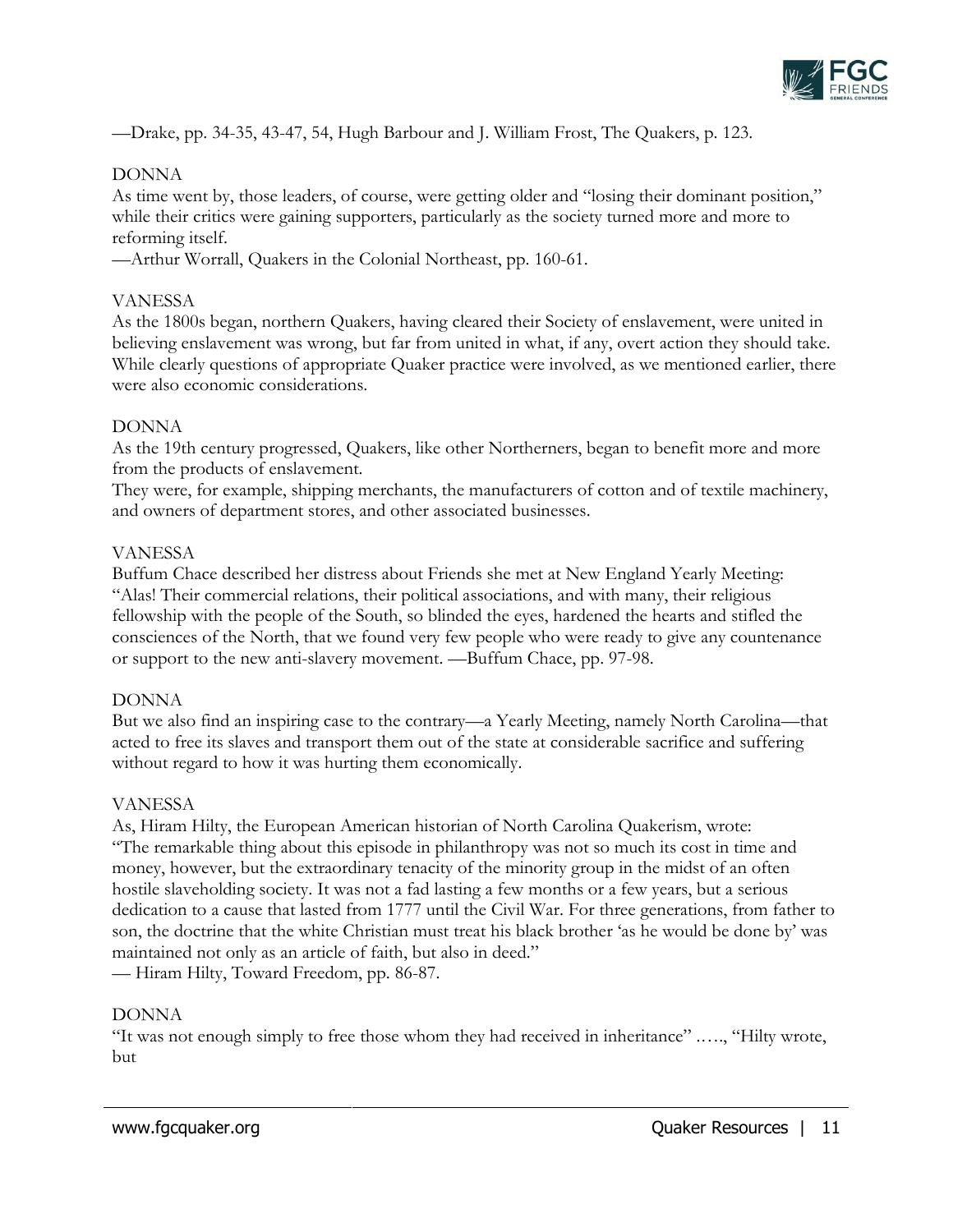

they undertook vigorous legal action to recover black persons from manstealers …and [fought] costly legal battles to get possession" of freed slaves who had been bought again. —Hilty, Toward Freedom, pp. 86-87.

## VANESSA

Many Virginia Quakers left for the Midwest as well, while Maryland Friends tended to go to western Pennsylvania as well as Ohio. Large numbers of Maryland Friends lived in the areas where the great mass of labor was performed by enslaved people. When they left, they too incurred financial losses. One Maryland historian described their "financial sacrifice—voluntarily incurred for conscience' sake" as without parallel.

—J. Saurin Norris, The Early Friends (or Quakers) in Maryland, p. 24.

# DONNA

We have given just a few examples of the impact of economics on Friends' testimonies. Now we skip ahead way ahead to the twentieth century to mention briefly another case of economic influence, this time revealed in some Friends' schools commitment to integrate..

## VANESSA

First, we know that the fear of losing students and/or donor support was an inhibiting factor as Friends' schools considered the admission of students of color.

## DONNA

In 1937 Media Friends School, near Philadelphia, one of the first to admit an African American student, faced an enrollment drop from 93 to 62. The school survived thanks to the board and some "weighty" Friends who agreed to cover any loss in revenue and the school recovered within three years. The lesson for other Friends schools seemed to be to take great care in informing and involving parents of such a move. Less positively, the experience of Media Friends confirmed their worst fears—that enrolling African American students would bring decreased enrollment. —Sue Gold, "Bearing Witness to a Fresh Revelation of Truth: The Desegregation of Media Friends School in 1937" in Pat Macpherson, Irene McHenry, and Sarah Sweeney-Denham, editors, Schooled in Diversity, Readings on Racial Diversity in Friends Schools, p. 65.

## VANESSA

Perhaps that fear lingered at Baltimore Friends School in 1953 when the education committee made this statement:

It was "aware," the committee said, "of its responsibility to many groups who have created and supported the School in the past and who are concerned in its future.

―Dean R. Esslinger, Friends for Two Hundred Year: A History of Baltimore's First School, pp. 161–162

# DONNA

[But] it does not believe that any large number of Friends, alumni, parents, teachers, or students are prepared for a change in admissions policy" [the change being to admit African American students]—at the present time. "No doubt," the committee continued, a growing number look to a change in the future. Until then, the committee believed "steps should be taken to educate all groups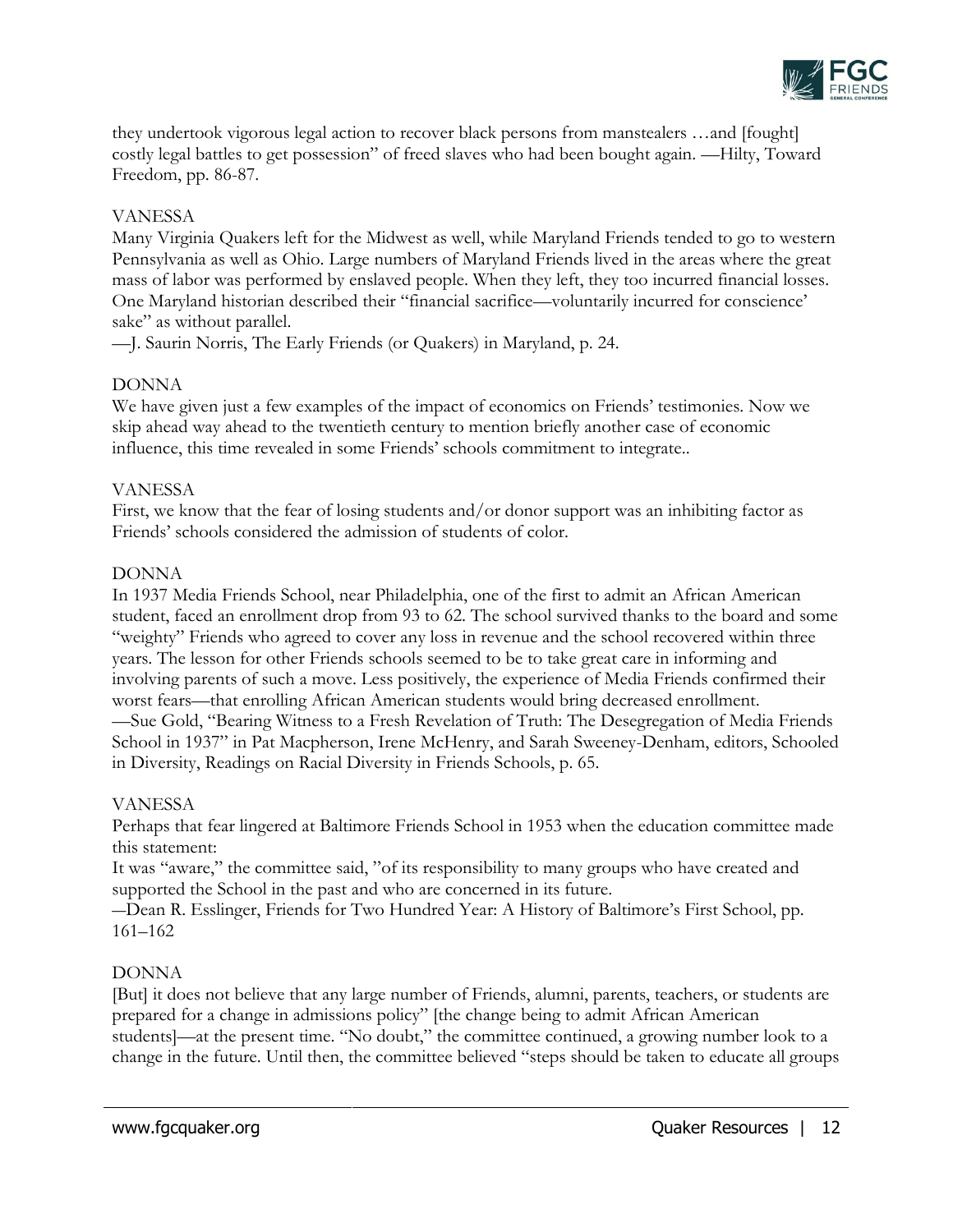

interested in the School in the many facets of the problem involved in achieving the ideal of Christian brotherhood."

―Dean R. Esslinger, Friends for Two Hundred Year: A History of Baltimore's First School, pp. 161–162

## VANESSA

Theme 3: Most anti-slavery and anti-racist work that Quakers look back on with pride has been carried out by a few courageous individual Friends following their own clear and strong leadings. As we have seen, the Society of Friends was, to say the least, not generally supportive of its more outspoken members.

We offer you examples of a few of these prophetic Friends of European descent.

# DONNA

In the late 1600s a handful of Germantown Friends were the first to petition Philadelphia Yearly Meeting to end slave holding and the slave trade. (It was to be almost 90 years before the Yearly Meeting was free of slaveowners.)

For the next half century, a number of Friends whose names aren't as familiar prepared the way for Woolman or took up where he left off, as did Mott. These Friends, often the lone voices and under great pressure to conform, risked the censure of other Friends and even disownment as they persistently petitioned their quarterly and yearly meetings to end the slave trade and slaveholding and defied publication committees by printing tracts laying out their position.

## VANESSA [read only at Baltimore]

Among these lesser known "courageous few" were European-American Friend James Soney of Kent County, Maryland, who in his will of 1674 manumitted two enslaved people and gave them 200 acres and his cattle. William Berry and William Dixon of Third Haven Meeting, both of European ancestry, freed the four people they enslaved in 1685 and 1708, even as the first voices against enslavement were being generally ignored in the Society of Friends. —Carroll, pp. 27-28.

## DONNA

The author of the first antislavery paper to be officially approved by a Quaker meeting was Elihu Coleman. In 1720 this young Quaker carpenter from Nantucket wrote "A Testimony Against the Unchristian Practice of Making Slaves of Men," which rather unexpectedly, given the connections of its leaders, was approved for publication by New England Yearly Meeting. —Drake, pp. 37-38. Worrall, p. 158.

Another of the "few" was European-American Warner Mifflin, of the Virginia Mifflins, though he moved to Duck Creek Meeting in Delaware. By manumitting his own slaves in 1774 and compensating them for their past labor, this Friend set the tone not only for the rest of his wealthy Quaker family and his meeting, but for others who kept enslaved people in the state as well. —Drake, pp. 75-76, 107.

VANESSA [read only at Baltimore]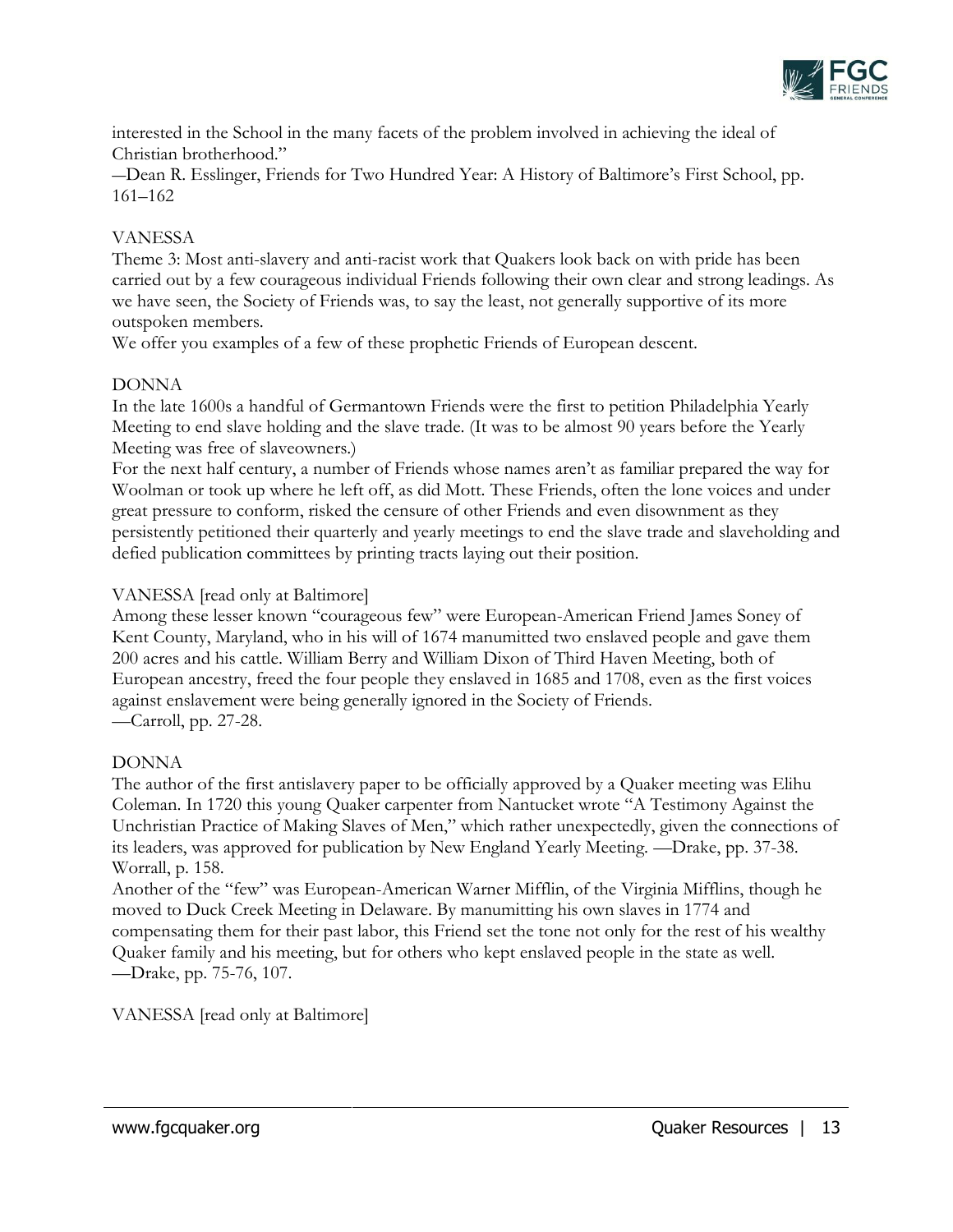

European-American Friend Benjamin Lundy was a "connecting link" between the anti-slavery workers of the 1700 and 1800s. Lundy traveled some 25,000 miles, at least 5,000 on foot lecturing and leaving behind new societies of "awakened citizens and a trail of abolitionist newspapers." — Vivien Elizabeth Sandlund," To Arouse and Awaken The American People": The Ideas And Strategies of The Gradual Emancipationists, 1800-1850," pp. 2-3. Jesse Macy, The Anti-Slavery Crusade, p. 30.

## DONNA [read only at Baltimore]

In the mid-1820s Lundy helped operate a free produce store in Baltimore and published the best known of the earliest anti-slavery newspapers, the Genius of Universal Emancipation. It was in Baltimore that he had his brief but celebrated partnership with William Lloyd Garrison, perhaps the best known abolitionist of the time. Garrison had been only mildly committed to ending enslavement until he heard Lundy's stronger views. Although the partnership was short-lived, Garrison wrote that he owed everything he had done in the cause of anti-slavery to Lundy. — Quoted in Macy, p. 33.

# VANESSA [read only at Baltimore]

Most widely known for his daring rescues to prevent free African Americans from being sold into enslavement, European-American Baltimorean Elisha Tyson's most important work for the formerly enslaved was done out of the public eye. In 1800, like his first cousin Moses Sheppard, Tyson retired from business to devote his life to "improving the lives of those less fortunate than he," principally helping the formerly enslaved find justice.

—Gianna Abruzzo, "The Annals of Baltimore: Elisha Tyson 1749-182," [www.geocities.com/College Park/Union/3417/intro.htm](http://www.geocities.com/College%20Park/Union/3417/intro.htm) 7/25/2003. Barbara Mallonee, Jane Bonny, and Nicholas Fessenden, Minute by Minute; A History of the Baltimore Monthly Meetings of Friends; Homewood and Stony Run., p. 169.

## DONNA [read only at Baltimore]

In perhaps the most famous of his rescues, Tyson rowed to a ship in the harbor at midnight to rescue a kidnapped free African. The ship captain, brandishing a dagger, warned that anyone who tried to board the ship would be a dead man. "Then I will be that man," said Tyson, leaping on board. Tyson is said to have saved over 2,000 free African Americans from reenslavement. —Abruzzo; Weeks, p. 120.

# DONNA [read only at New England]

Sarah Smiley, a New England minister born in Vassalboro, Maine, was not one to be intimidated. To secure the supplies she needed for her post-Civil War relief work, she went to the Secretary of War at his home to get funds and then rode the freight train carrying those goods to North Carolina for 13 hours. Smiley was one of the rare Friends who observed that, while Quakers were committed to ministering to the African Americans "physical and intellectual needs and to awakening their desires after holiness," they did not invite them to their own meetings.

—Linda Selleck, Gentle Invaders. Quaker Women Educators and Racial Issues During the Civil War and Reconstruction, pp. 144-148, 159.

VANESSA [read only at New England]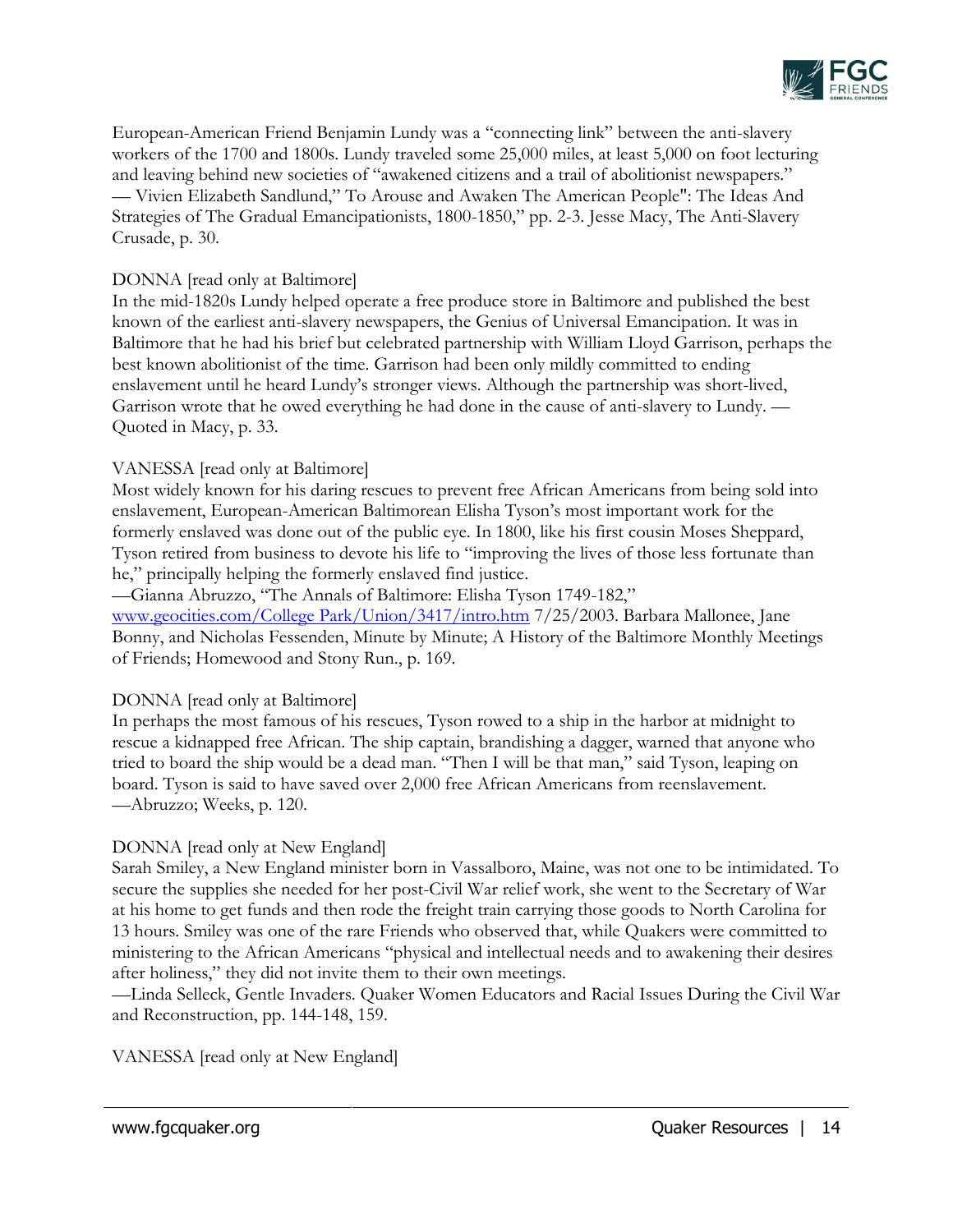

A quick glance at other New Englanders: We've mentioned Buffum Chace of Rhode Island. Like other abolitionist mothers, she "believed that every mother in the country should convert her children to the cause." She took her seven children along to lectures, anti-enslavement pageants, and protests. Lillie Chace Wyman, her oldest daughter, was proud to be "hit by a stone" during one such event.

— Elizabeth C. Stevens, "Motherhood as a Subversive Activity in Nineteenth Century Rhode Island," Quaker History, vol. 84 (Spring 1995, no. 1), pp.42-45, 53

## DONNA

Earlier I quoted Kelly Foster who was one of the first women to address "promiscuous audiences" (mixed sexes) and was as outrageous as she was courageous. She called the clergy, "thieves, robbers adulterers, pirates, and murderers" for being complicit with enslavement. And was regularly bodily removed from their churches—and Ohio Yearly Meeting (Orthodox) in 1845. She resigned from her Uxbridge meeting just before they disowned her.

—Bacon, Valiant Friend, p. 89; Dorothy Sterling, Ahead of Her Time p. 145; Bacon, My Slave Sister, p. 33. Drake, p. 159.

Another Friend who removed himself before the inevitable disownment was James Monroe of East Greenwich, Rhode Island. He was discouraged by Friends' "almost total apathy to the miseries of three millions of the great brotherhood of man, deprived of every right that humanity can claim, and subjected to every outrage that humanity can suffer."

—Kathryn Grover, The Fugitive's Gibraltar: Escaping Slaves and Abolitionism in New Bedford, Massachusetts. pp. 32-33.

## VANESSA

William Bassett of Lynn, Massachusetts, was eventually disowned for openly defying Quaker authorities by publishing writings that chastised the Friends for their lack of support for abolition and for allowing separate seating for African Americans in meetings. —Drake, p. 159.

## DONNA

As many as two hundred Quaker women, the "Gentle Invaders," to use author Linda Selleck's term, were a veritable army of teachers who went south after the Civil War to open schools for the freed people under the most adverse and dangerous circumstances. We can only make this brief mention and recommend Selleck's book to learn more of these courageous women. "Gentle" perhaps but also brave enough to rise in the night to face down a mob of horsemen come to burn down their simple school house.

—Selleck, Gentle Invaders.

## VANESSA

On behalf of Indiana Yearly Meeting, the Clarks, Alida and Calvin, headed the Southland School in Arkansas which for 60 years primarily trained African American teachers. The Friends meeting at the school numbered at one time almost 300 members, all but a few African American, and proudly recorded African American Daniel Drew as a minister in Indiana Yearly Meeting in 1870. —Thomas Kennedy, "Southland College: The Society of Friends and Black Education," The Southern Friend, p. 44.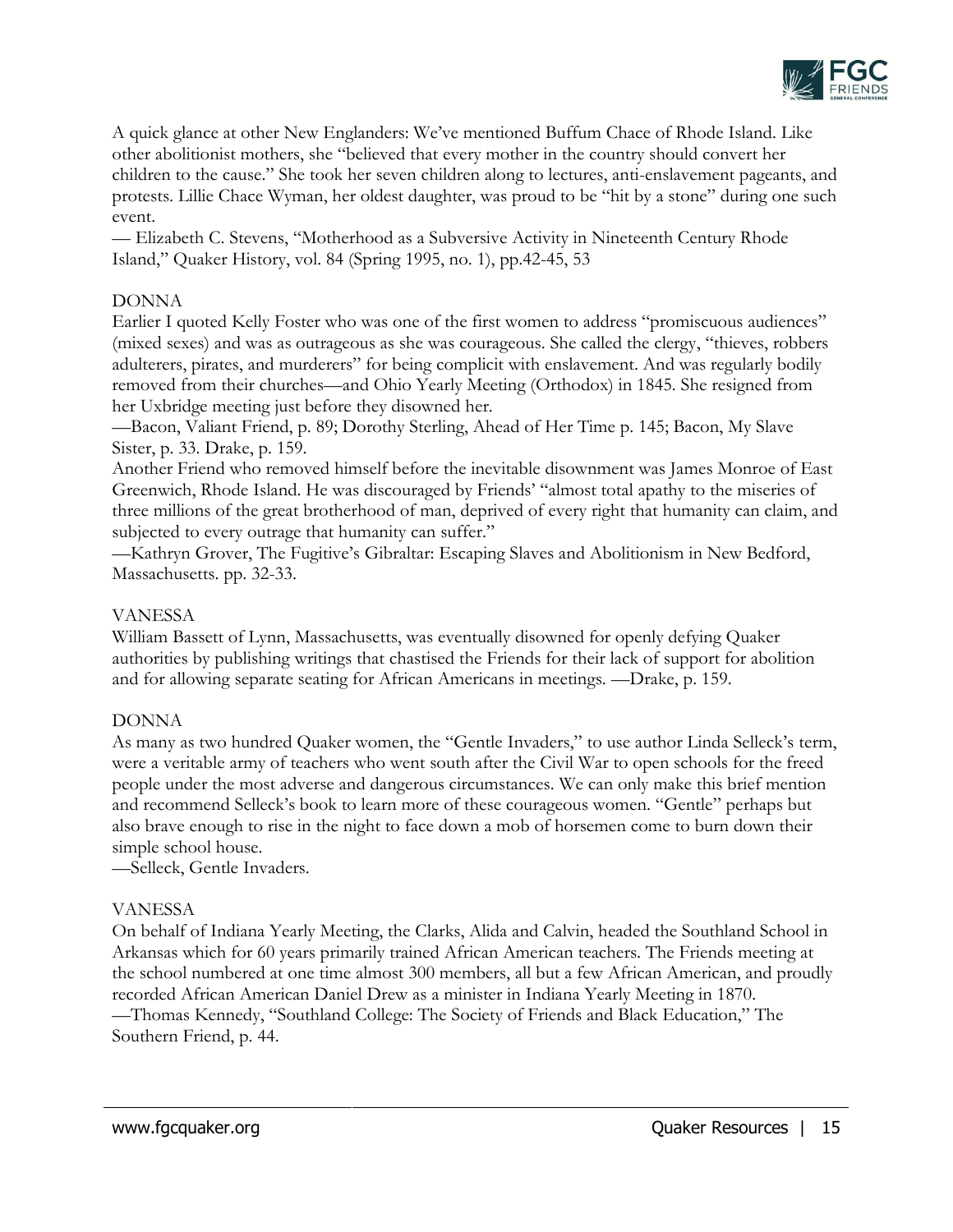

# DONNA

We mention, too, the school supported for many years by New England Yearly Meeting that also accepted African Americans as full members. The Normal and Agricultural Institute at Maryville, Tennessee, had forty-five members of African descent in its meeting by 1880.

—Francis Anscombe, "Contributions of Quakers Toward Reconstruction of the Southern Sates," dissertation, p. 21. Indiana Yearly Meeting Minutes 1872-1878.

## VANESSA

Here we also want to clarify the "courageous few" and the Underground Railroad. Although known for their work for the fugitives, Friends did not all agree on the morality of supporting the Underground Railroad. Those who did support it cited a "higher law," including Deuteronomy 23:15—"Thou shalt not deliver unto his masters the servant who has escaped from his master unto thee."

—Bacon, Lamb's Warrior, p. 119.

## DONNA

Other Friends thought aiding fugitives was against the testimonies of peace and integrity. They were concerned about the violence and the secrecy that could put them in difficult positions. In 1843 North Carolina Friends openly condemned "those Friends who have given 'shelter improperly' to slaves."

As Baltimore had done just the year before, the North Carolina Yearly Meeting minuted its "utter disapproval of such interference in any way whatever" with the slaveowners' right."

—Larry Gara, "Friends and the Underground Railroad," Quaker History Vol. 51, No. 1 (Spring 1962), p. 17; Hilty, By Land and By Sea, p. 52.

## VANESSA

Some Friends did "risk life, limb, and fortune, if necessary, for the cause of the helpless slave.…" But like other legends, there is both truth and exaggeration.

The question then is, "If just a few Friends were leading the way, why is it that we Quakers have such a good reputation for working on the Underground Railroad and being abolitionists?" Like any other legend, there is both truth and exaggeration in this statement.

## DONNA

Some answers:

As African American historian Charles Blockson explains it, Friends "early and consistent stand against slavery" did make them stand out compared to other denominations. Thus evolved the familiar image of "slaves seeking out men with broad-brimmed hats" who would "invariably aid them in their flight to freedom.…"

—Larry Gara, The Liberty Line: The Legend of the Underground Railroad, pp. 5-6.

# VANESSA

Some of the supposedly factual accounts of the Underground Railroad were actually highly fictionalized, often including unsubstantiated statements such as "many of the conductors were Quakers." Feeding the myth was the fact that two of the characters in the very popular novel, Uncle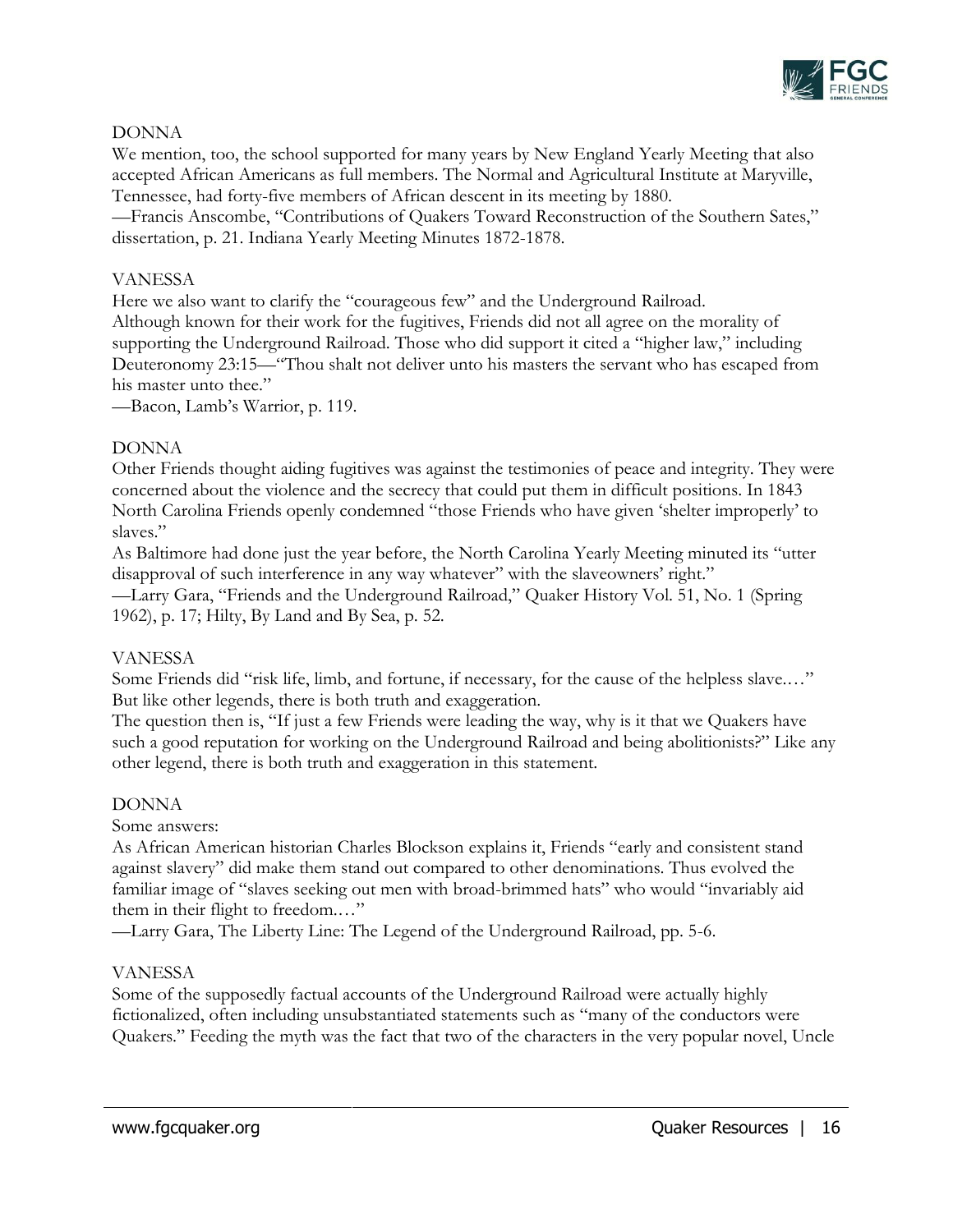

Tom's Cabin, were Quaker. Philadelphia's role as a hub for the Underground Railroad also encouraged the idea of heavy Quaker involvement. — Gara, Liberty Line, p. 185.

## DONNA

Overemphasizing Friends' involvement led to underemphasizing the role of the free people of African descent. What is true, in the words of African American Quaker historian Emma Lapsansky, is that "The Underground Railroad was fundamentally the entrepreneurial effort of African Americans, assisted by whatever array of white people they could muster to assist with some, or all of their escapades, or simply…to look the other way. The muscle and backbone of the Underground Railroad," she says, "were black."

—Emma Jones Lapsansky, lecture at Drexel University, January 17, 2002.

# VANESSA

Theme 4: The pervasive fear of "amalgamation" influenced Friends as it did the general European-American population.

Like other people of European descent, much of the European-American Quakers' unwillingness to admit African Americans as members in the Society of Friends or as students in their schools and colleges, or, in fact to interact with them socially can be attributed to just one thing—a deep-seated aversion to the idea of mixing the races. The fear of "amalgamation," to use the word of the 19th century, can, in turn, be attributed to the then-commonly held view that African Americans were a lesser primitive race, innately ignorant and uncultured.

## DONNA

We will see how this fear of amalgamation reveals itself in many aspects of Friends' lives. Membership in meeting: European American historian Gary Nash wrote that the "Quakers' strong fear of interracial mingling burst into the open in 1795, when Hannah Burrows, a light-skinned woman," who frequently attended meeting, sought membership in a Philadelphia Friends meeting. "The chief objection,' in the assessment of one leading Quaker, was that if membership were granted, 'the privilege of intermarriage with the whites could not be withheld,' and 'such mixtures are objectionable'." — Gary B. Nash, Forging Freedom: The Formation of Philadelphia's Black Community, p. 180.

## VANESSA

"Friends only reluctantly opened their religious Society to colored members, and they wished no more than other whites of their day and generation to associate with different races on terms of social intimacy."

In the North, fear of close social contact led to separate "colored benches" in meetings. A few radicals—or shall we call them prophets?—complained of the inconsistency" of "Negro benches and waged a successful campaign in the late 18th Century to admit Negroes…." Membership was thus "possible…but not common." —Drake, pp. 120-121.

# DONNA

The fear of amalgamation permeated Friends' social interaction with African Americans. Lapsansky speaks of "Those Friends who gave, at best, lip service to black peoples' liberation movements, [but] who certainly had no interest in entertaining black people in their homes or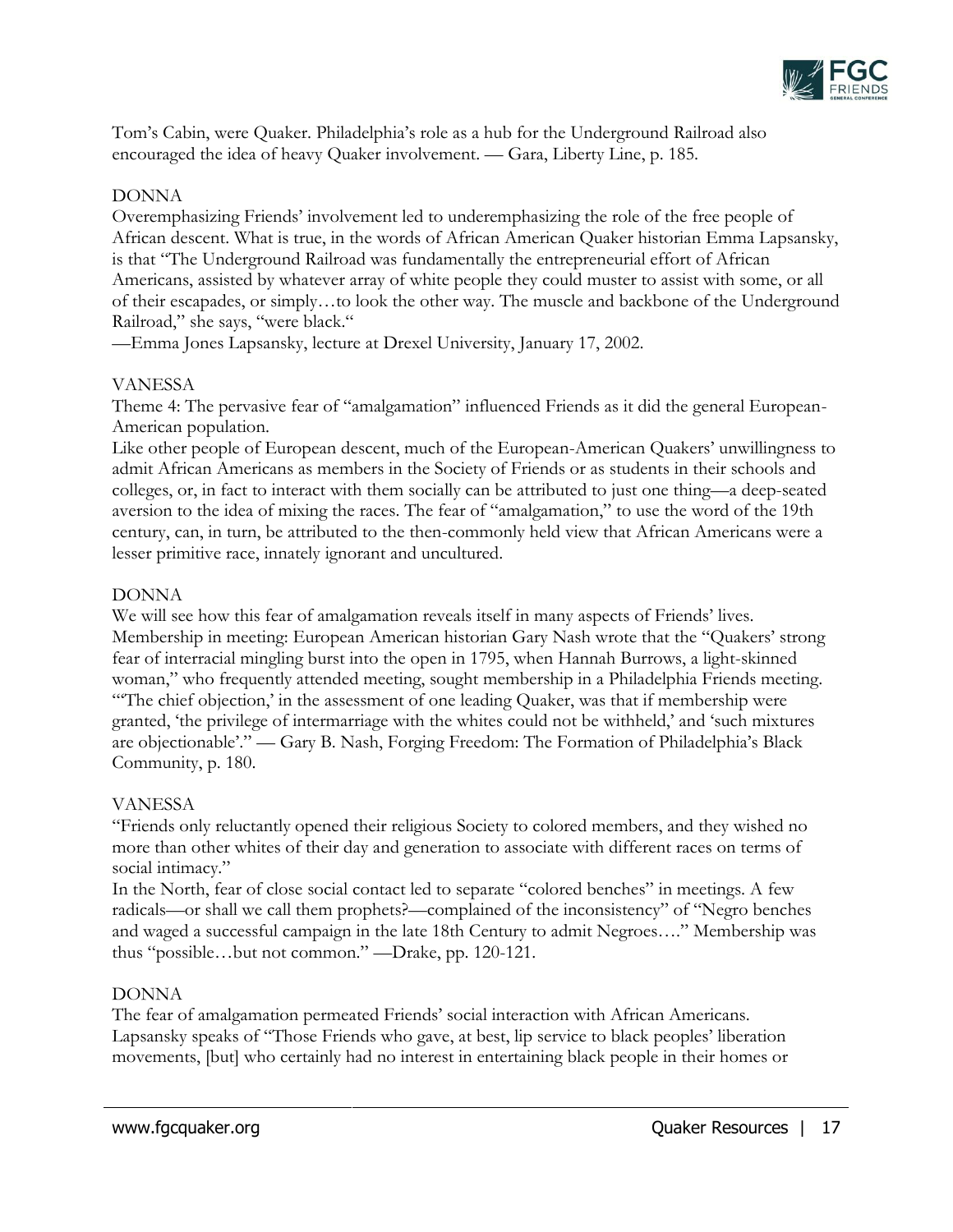

meetings." Lapsansky zeroes in on this issue with a simple question: "Would they invite an African American home for dinner?"

Rarely would an abolitionist have been able to answer "yes."

# VANESSA

Friends were good at trying to right obvious wrongs, but "the complex problems of permanent racial adjustment extended far beyond their capacity for solution."

Mott, who did invite her African American abolitionist sisters to dinner, was distressed to discover that her mother, who Mott had regarded up until that point as the most truly democratic woman she knew, was not at all happy to learn of this close companionship.

——Drake, p. 120. Beverly Wilson Palmer, remarks during "Rediscovering Lucretia Coffin Mott: A Fearless Feminist," Swarthmore seminar on Lucretia Mott, April 24, 2002, celebrating release of her book: Selected Letters of Lucretia Coffin Mott.

# DONNA

"For virtually all friends, interracial marriage was more than they could bear; even committed abolitionists like Levi Coffin opposed it."

—Hamm, Beckman, Florio, Giles, and Hopper, p. 17.

And now we look at how this fear of amalgamation plays out in Friends educational institutions. Key figures in the desegregation of Friends' schools spell out quite clearly the reasons they objected to admitting African American students:

## VANESSA

Sidwell Friends School was slow to integrate. Board of Trustees President Austin Stone, a European American Friend who resisted all entreaties to integrate the school, justified his opposition in a 1954 letter:

I am frankly puzzled as to how some of my friends reach the conclusion that it is unchristian not to admit Negroes to schools where there are both white girls and boys. In the ultimate, I know of no reason why it should be considered unchristian to try and maintain a family relationship on a white basis. Crudely, I would not consider it unchristian of me if I endeavored to do what I could to prevent my children from marrying Negroes.

Is my thought in this regard unchristian? I hope not. It was my father's also. —Mr. Sidwell's School: A Centennial History, pp. 168-169.

# DONNA

When Swarthmore reneged in 1933 on admitting a top Philadelphia student when they discovered he was African American, President Frank Ayedelotte, a European-American, was asked to explain the college's admissions policy. He wrote:

There are certain social difficulties which are peculiar to this college and which make the admission of a Negro student more difficult than would be the case in another institution. Swarthmore is a coeducational and residential college. The life here is very intimate, and it would consequently be more difficult to make a Negro student comfortable than would be the case in a large institution or in a small one which was not run on such intimate coeducational lines. And you can readily see that it would not be a solution of the problem to admit Negroes to classes if we were not prepared to make them at home socially.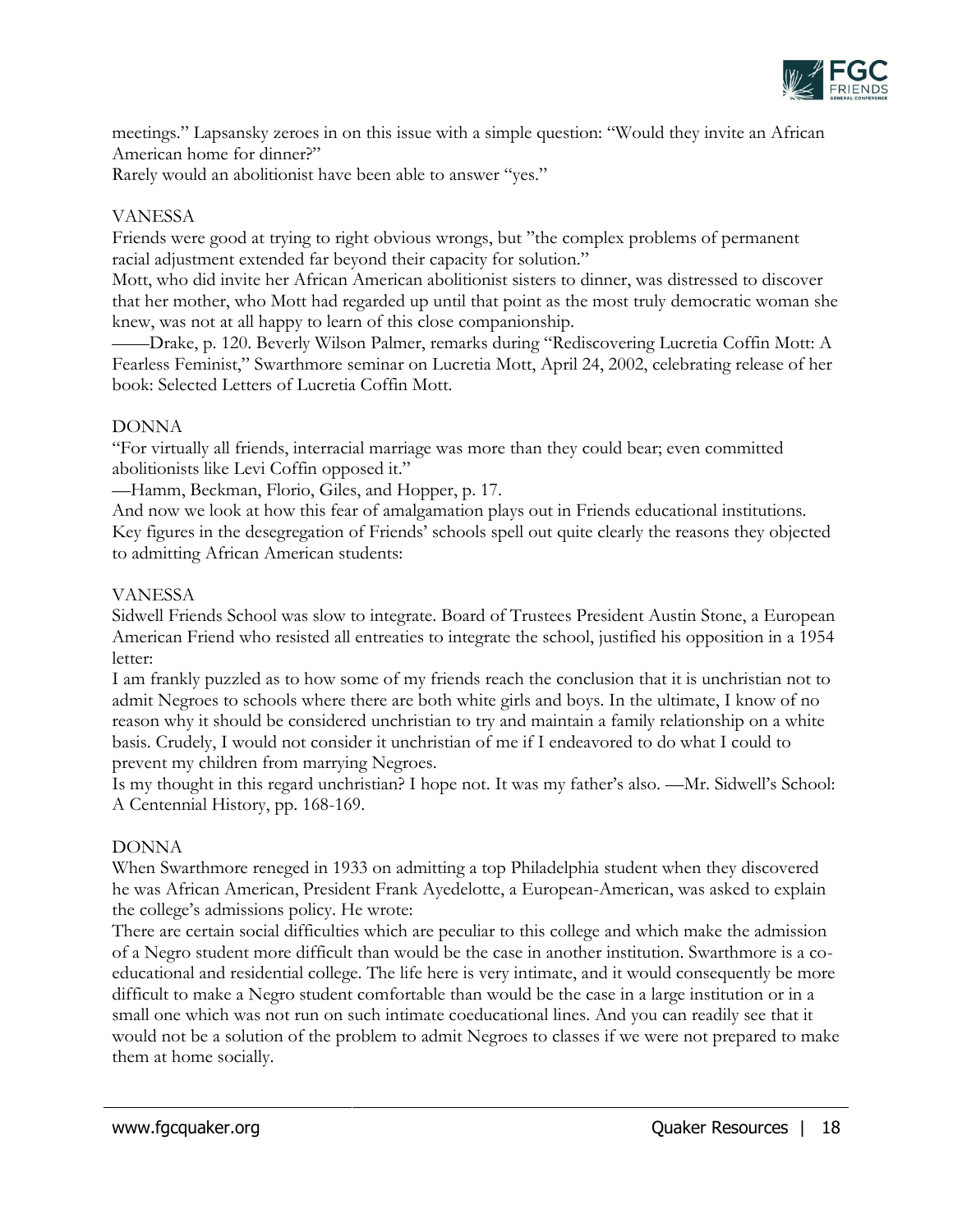

— Frank Ayedelotte, letter to Carl Murphy, President of the Afro-American Company of Baltimore, dated September 22, 1933.

## VANESSA

Earlham historian European American Thomas Hamm described interracial dating as "the most divisive, if not inflammatory, racial issue of these years" at the college.

In the spring of 1952, Grace Cunningham, daughter of Clarence Cunningham, the first African American graduate of Earlham, announced her engagement to Robert McAllester, a student of European descent. The two seniors planned to marry after graduation, but European American college President Thomas Jones saw their "act of defiance" that showed no understanding of "the problem of the college."

—Thomas Hamm, Earlham College: A History, 1847-1997, pp. 205-206.

## DONNA

Administrators foresaw anxious parents withdrawing hundreds of students and alumni reacting adversely. McAllester was suspended for the last semester. They did marry (and, by the way, remain so to this day.) —Hamm, p. 206.

## VANESSA

Theme 5: Friends' concerns about African Americans and African American freedom appear to ebb and flow.

We have seen a certain pattern to Friends' interests in aiding African Americans and in working against racism. Nineteenth century Friends were active in the earlier part of the century, first as abolitionists and then in far greater numbers work to provide relief for the displaced former slaves and support schools for the freed people during and after the Civil War. But then comes a period of little Quaker activity or, in fact, little activity by liberals of European ancestry in general.

## DONNA

There were, as before, the voices of the "few" trying to urge Friends on. One was African American Quaker Barrington Dunbar of New York, an acknowledged "thorn" in the side of Friends during the Civil Rights movement. We quote from his 1968 message:

Quaker Meetings are a social club "where people meet to pursue their common interests in isolation from the rest of the community. We attend meetings to escape the agonies of an unjust society and to find personal refuge among like-minded Friends. Because our hearts are not stirred or our minds made sensitive to the injustices of the communities in which we live, we accommodate ourselves to a whole system…that has served to reinforce the assumption of white superiority.…."

—Barrington Dunbar, Black Power's Challenge to Quaker Power," September 1968, in A Quaker Speaks From The Black Experience: The Life And Selected Writings Of Barrington Dunbar, James A. Fletcher and Carleton Mabee, editors.

## DONNA [read only at Baltimore]

Quakers trying to stir other Friends' minds to those injustices. In 1969 Baltimore Yearly Meeting's Social Order Committee issued a "suburban challenge"— "How aware are we of what is going on?" Meetings were asked to reflect on whether they were working "vigorously" to create equal opportunities for all. (A number did report many activities and many were silent.)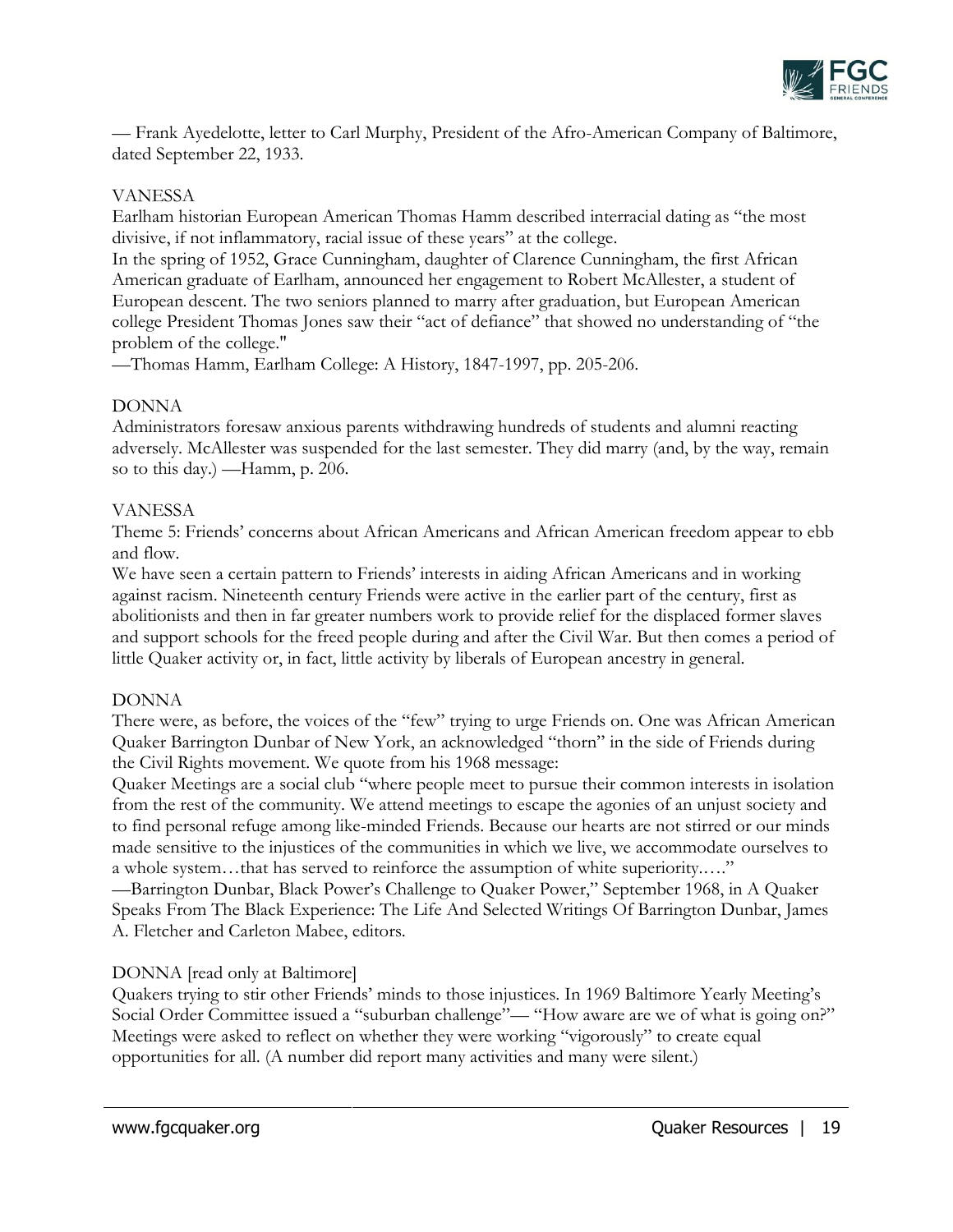

The committee's "challenge" covered many areas—but two examples: Were meetings contacting educators, realtors, and employers to let them know their opinions about equality? Did they know what is being taught in their local schools to create "an increase awareness of the feelings of other segments of American society."

—Proceedings of Baltimore Yearly Meeting, Aug. 1-6, 1969, p. 6; July 31-Aug. 5, 1970, p. 60; July 30-Aug 4, 1971, pp. 60-62.

VANESSA [read only at Baltimore]

A special query from Philadelphia Yearly Meeting raised similar questions.

What are we doing through our Meeting to eliminate the spirit and practice of racism

a) in our personal friendships?

b) in our Meeting activities?

c) in the civic, social and business groupings of which we are a part?

How are our Meetings enriching the lives of our children through intercultural and interracial activities and associations?

What are Friends doing to make their community more inclusive?

—Philadelphia Yearly Meeting, Letter to Clerks of All Monthly Meetings from William Eves 3rd, General Secretary; Fifth month, 1958.

This query was written in 1958--forty-six years ago—and could still be written today.

## VANESSA

Still, some Friends in the 20th century, including many in this yearly meeting, spent great amounts of time, energy, and money working to counteract the pervasive racism. It's impossible in a few minutes to convey the variety of that work. When we spoke at Pendle Hill last year, we offered a visual sense of that work by listing activities of individual Friends and Quaker organizations on large newsprint pages posted along the walls. The years from 1920 through 1970 took 17 easel-sized sheets, listing projects from open housing and fair employment to, integrated schools and public facilities, and for personal connections between the races.

Yet it seems that by the last quarter of the century Quaker activity came in fits and starts and faded away. Here is a brief view of how that looked in New England Yearly Meeting.

## DONNA [read only at New England]

In 1969, the yearly meeting's commitment to working against racism was challenged by visiting speaker, African American Erna Ballantine, chairman of the Massachusetts Commission against Discrimination. Said Ballantine:

Friends think of themselves as persons of good will, but too often that good will comes across as patronizing. Friends too often talk of the good works they have done in the past instead of what they are going to do in the future in response to rapid change.

—Skip Schiel, How We Have Responded to Racism In and Among Us; A Chronicle of New England Yearly Meeting Decisions & Actions 1965-1998, Revised March 1998, p. 1; Schiel noted that some of his material came from a report by Gene Boyington,

#### VANESSA [read only at New England] The next year the yearly meeting committed itself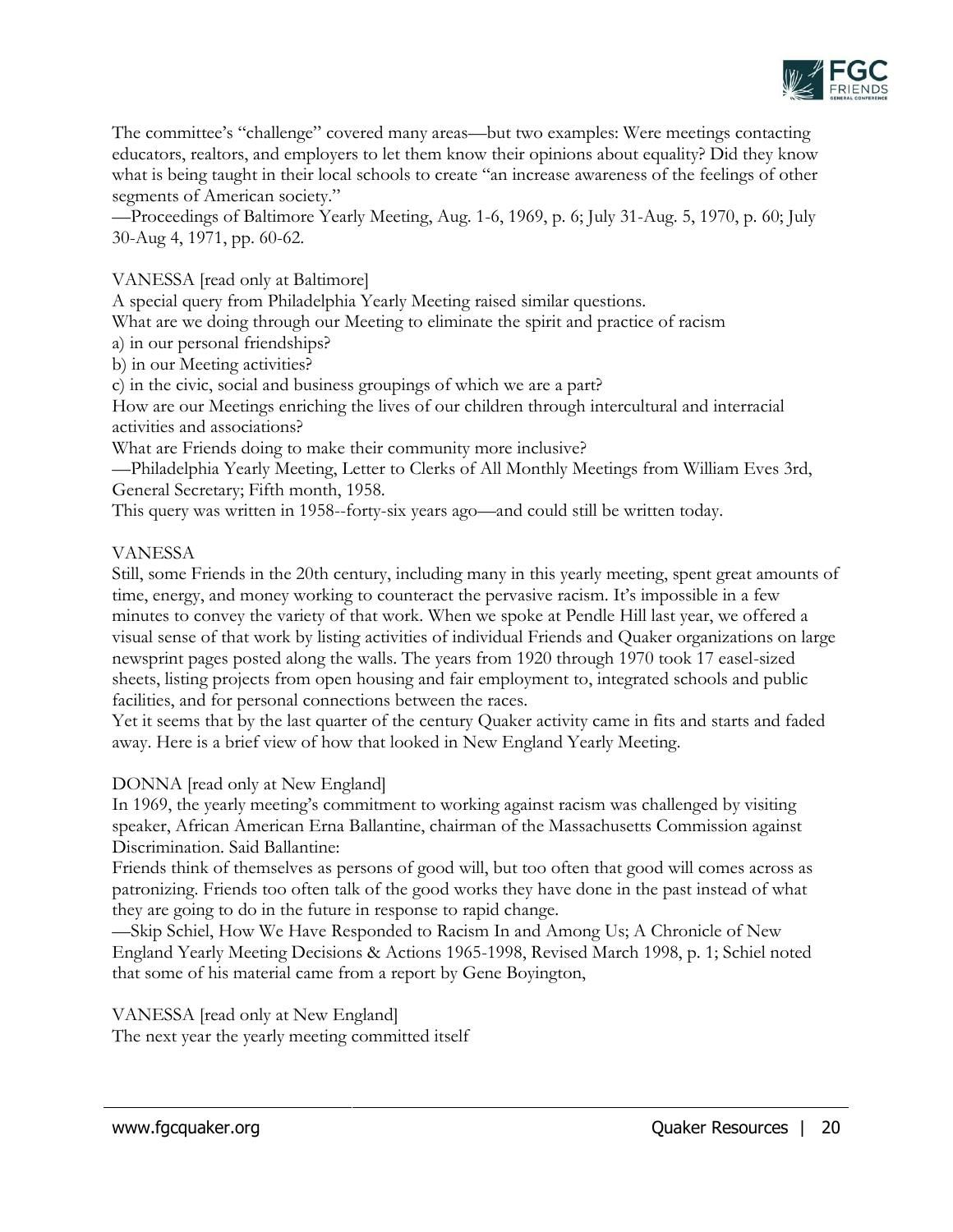

to an undertaking to help our brothers find their way to that state of self determination they desire; we shall see whether our actions equal our professions. —NEYM Minutes, 1970, pp. 51-53. A special committee created in 1970 to raise funds for an inner city project reported that "the broad body of New England Friends has not really gotten under the weight of this concern." Donations came in from only fifteen (out of forty) meetings. Often one or two individuals donated, not the whole meeting. Friends were urged to "respond thoughtfully to the great needs of our brothers." Local meetings were asked to develop programs on racism. —NEYM Minutes, 1970, p. 22; Schiel, p. 2.

# DONNA [read only at New England]

Also in 1970 European American Francis Crowe of Peace and Social Concerns urged meetings to join Project Equality, a program encouraging fair employment practices. Few actually joined. The 1970 yearly meeting had three workshop sessions, three plenaries, and a special session on "Friends Responsibility for Victims of Prejudice and Poverty." Friends minuted that they were "clear that the radical love relationship among men requires us to strip away our own hypocrisies, self-delusions, and prejudices if we are to soar in obedience to the winds of God. Such love will require that we reorder the priorities in our lives. And we are clear that one element of loving one's brother is to help him to be his best self as he, not we, envision that best self."

A special subcommittee was to raise \$100,000 over five years "to be used to constructively relieve the hurt of prejudice and poverty."

—NEYM 1970, Minutes, pp. 16, 51-52

# VANESSA [read only at New England]

By 1975 the \$100,000 had been raised and grants made to several "self-help" projects, but Friends' interest was waning. Only seven monthly meetings responded to queries about prejudice and a request to hold discussions and report back. As European American Friend Skip Schiel wrote, "What had been a concern felt and acted on Yearly Meeting-wide" had become the concern of a few members of committees; the yearly meeting's interest "in corporate social action became limited to issuing public statements, requiring nothing of its members." —Schiel, p. 3.

# DONNA [read only at New England]

Nine years later the Yearly Meeting's 1984 Epistle reported that speakers and programs had presented "clearly the reality of oppression."

"It is painful for us to recognize the reality of racism, sexism, over-consumption, political and social intolerance and militarization in our own country. Although the oppression may not be our fault, it is our responsibility to heal. It is difficult to bridge the chasms which separate us from our brothers and sisters at home and around the world. Can we transform ourselves and release the kind of love which empowered early Friends? "To dwell in receptive silence' is not enough; we must examine ourselves." —NEYM Minutes, 1984, p. 47.

# VANESSA

As we hear these words from twenty and thirty years ago in this yearly meeting, we heard our own queries:

Why, with the clarity expressed in these minutes of several decades ago, are we still addressing the issue of racism?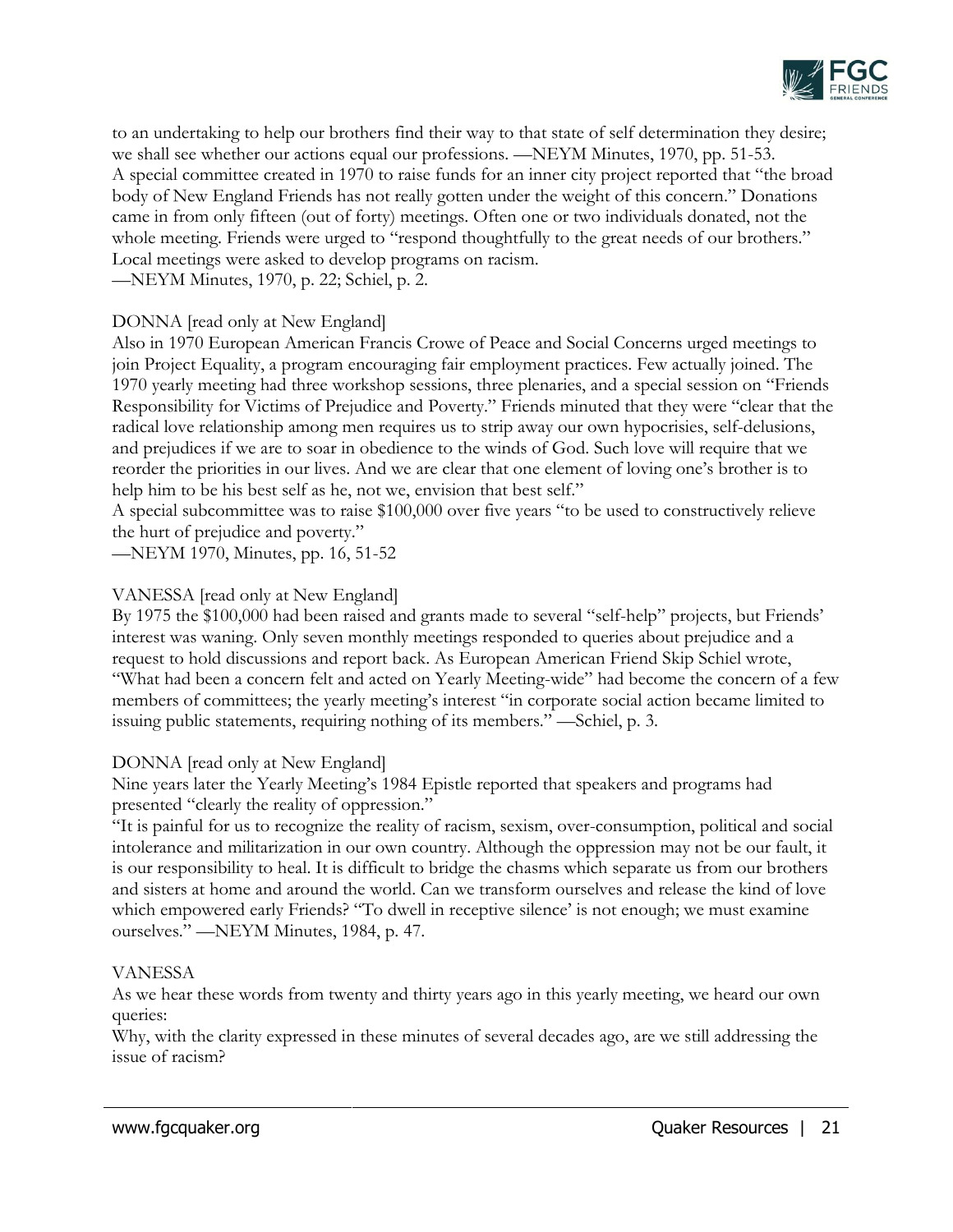

What has stopped us from truly witnessing to our testimonies of equality and justice?

## DONNA

Why do we still ask ourselves what we can do to eliminate racism in our society and the world? And what will it take for us to be engaged in the issue of racial justice on an ongoing basis as we are with, say, peace issues?

DONNA (Note that this is a combination and expansion of comments that because of time constraints were somewhat different or shorter at the Baltimore and New England Yearly Meetings.) Vanessa shared earlier about what this work has meant to her. I have a few minutes to do that now, although I would really need hours, not minutes, to begin to say what I would like to say to you. This work has transformed my understanding of where this country is in terms of racial justice and equality, namely that we have come nowhere near to achieving what we (say) we want for America. We have not had nor do I think we have today the political or moral will to pursue the promises we believe in.

When we began to learn of Friends' reluctance to work for the enslavement of the Africans they possessed themselves or to work for freeing the enslaved people in the new country, I was very disappointed in Friends. I had much higher expectations. But as we moved on to Reconstruction, I realized that Friends and others of European descent were living in an insidious toxic fog that was deliberately created. I'll use but two examples to explain.

Reconstruction: There was no real plan for the lives of the freed people after the Civil War. Any ideas became a political football (to use a modern analogy) between Congress, the parties, and the president. The only thing that was reconstructed was the sharecropping system that kept the newly freed people in a condition only technically better than enslavement. Both the North and the South wanted to maintain a cheap supply of labor in the South and to assure the continuation of "white supremacy." Thus, the system was held in place by ever more restrictive Jim Crow laws and by terrorism— lynchings (far more and far more barbaric than I had ever known). The oppression was buttressed by a deliberate propaganda campaign—one described in the book entitled The Black Scare.

And so I grew to appreciate more the courage of the few Friends and others who were able to make their way through the poison that Abby Kelley Foster had predicted.

Civil Rights was a learning experience, too. Of course the movement itself was magnificent. What wasn't magnificent was the lack of real federal commitment. The government was slow to enforce the Brown vs. Bd. case, so slow that force became necessary. The Civil Rights Act which we've been celebrating this year was never adequately funded or given the personnel needed for real enforcement.

If we have any doubt about where we are today, we need only remember what African American intellectual Manning Marable calls the unholy trinity of "mass unemployment, mass incarceration, mass disfranchisement."

Doing the work I have done suggests to me that the issues of racism are far more complex than we can imagine. I suggest that one reason Friends seem to keep asking "what shall we do?" is that we are not grounded enough in our knowledge and understanding of the past or of contemporary African American concerns and thinking. I believe if we would read African American history and literature and follow contemporary African American thought and news through magazines such as The Crisis of the NAACP, we would find openings.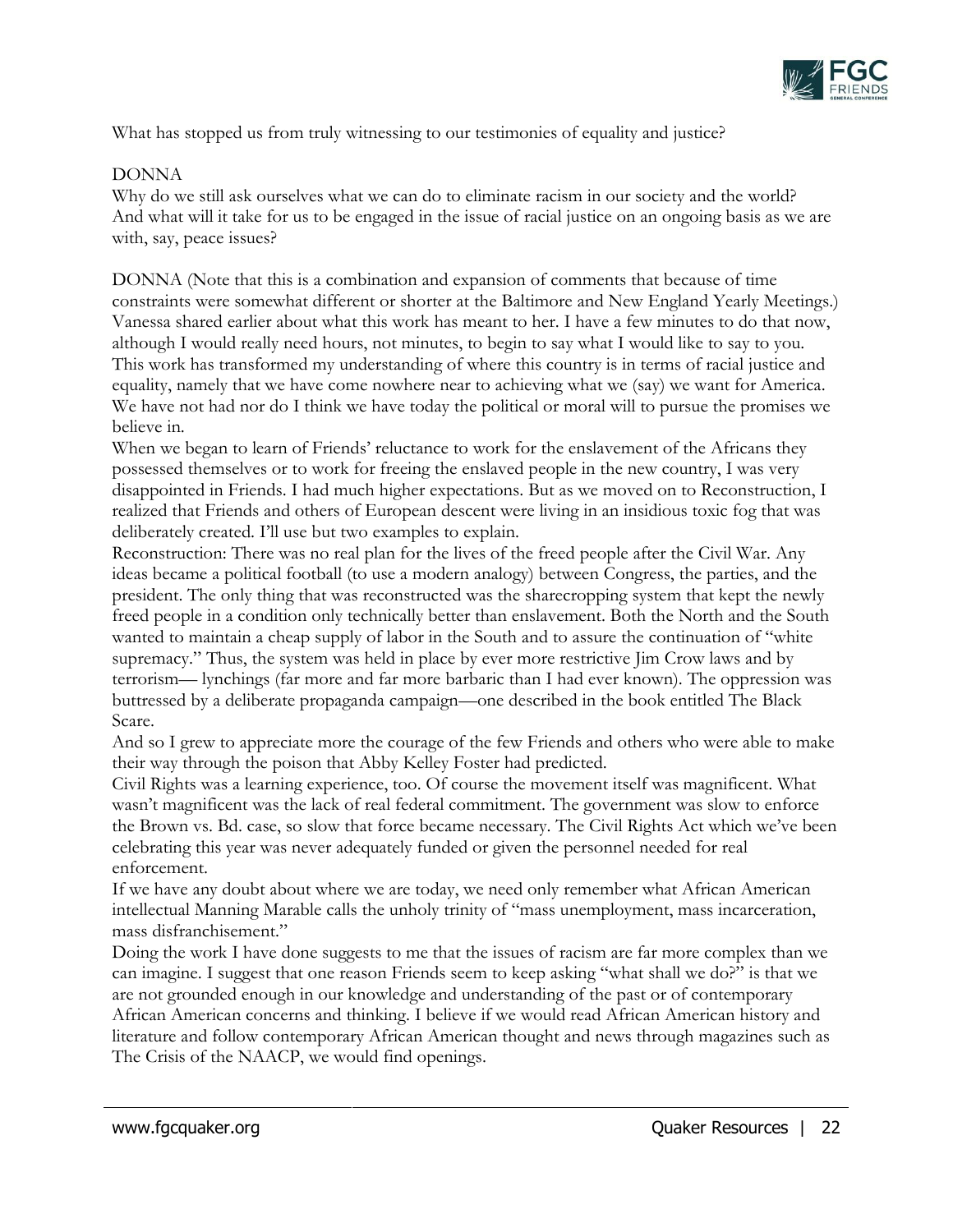

We need to listen, not create our own agenda. This was a lesson learned during the Black Power movement when activist Friends had difficulty understanding that African Americans wanted to develop their own agenda—not that of liberals of European descent like Friends, and wanted to lead the liberation movement themselves, again, not follow the people of European descent.

Today there is a vigorous and healthy debate going on within the African American community— Bill Cosby's recent comments were not his alone. (If you don't recognize what this refers to—ask around until you find someone who knows!) Those views are one position in the fascinating debate about what needs to be done to break the despair of the African American underclass—what should be done and who should do it. Friends who want to work for racial justice need to understand that debate. They need, too, to understand the changing balance in the Hispanic and African American populations, a subject covered in some detail in a recent issue of the Crisis. All of us need to learn what these are communities saying—this will be the America of our children.

If you are moved to take some action, I suggest volunteering in a community agency operated by African or Hispanic or Asian or Native Americans. Listen. Do whatever work needs to be done filing, entering data, painting the walls. Again, I believe that way would open to answer "what shall I do?"

\*\*\*\*

(Baltimore) And we can begin now by praying.

(Ending was part of a prayer from Henri Nouwen's With Open Hands—see below) \*\*\*\*

(New England) To return to the questions that Vanessa and I were asking at the end of our talk, I would like to add this query: Twenty-five years ago in this meeting there were Friends telling you much of what Vanessa and I have told you and asking you the same questions. Will there be Friends twenty-five years from giving the same message? My prayer is that sooner than that there will be Friends standing before you to report on what the members of this yearly meeting have been doing to witness to our testimonies of equality and justice, mindful as we are that without justice, there is no peace. My prayer is that the prediction of Abby Kelley Foster that I spoke at the beginning will not come true.

(In Baltimore, parts of this prayer were read at the end of the talk. In New England, the whole prayer was read to open the intergenerational Meeting for Worship the next morning.)

Conversion to God, therefore, means a simultaneous conversion to the other people who live with you on this earth. The farmer, the worker, the student, the prisoner, the poor, the black person, the white person, the weak, the strong, the oppressed and the oppressor, the sick one and the one who heals, the tortured and the torturer—not only are they people like you, but they are also called to recognize with you that God is a God for all people.

Thus, compassion removes all pretensions, just as it removes false modesty. It invites you to understand everything and everyone, to see yourself and others in the light of God and joyfully to tell everyone you meet that there is no reason to fear: the land is free to be cultivated and to yield a rich harvest..

It is not so simple, however. Risks are involved. For compassion means to build a bridge to others without knowing whether they want to be reached. Your brother or sister might be so embittered that he or she doesn't expect anything from you. Then you compassion stirs up enmity. It is difficult not to become sour yourself and say, "You see what I told you, it doesn't work anyhow." And yet, compassion is possible when it has roots in prayer. For in prayer you do not depend on your own strength, nor on the goodwill of another, but only on your trust in God. That is why prayer makes